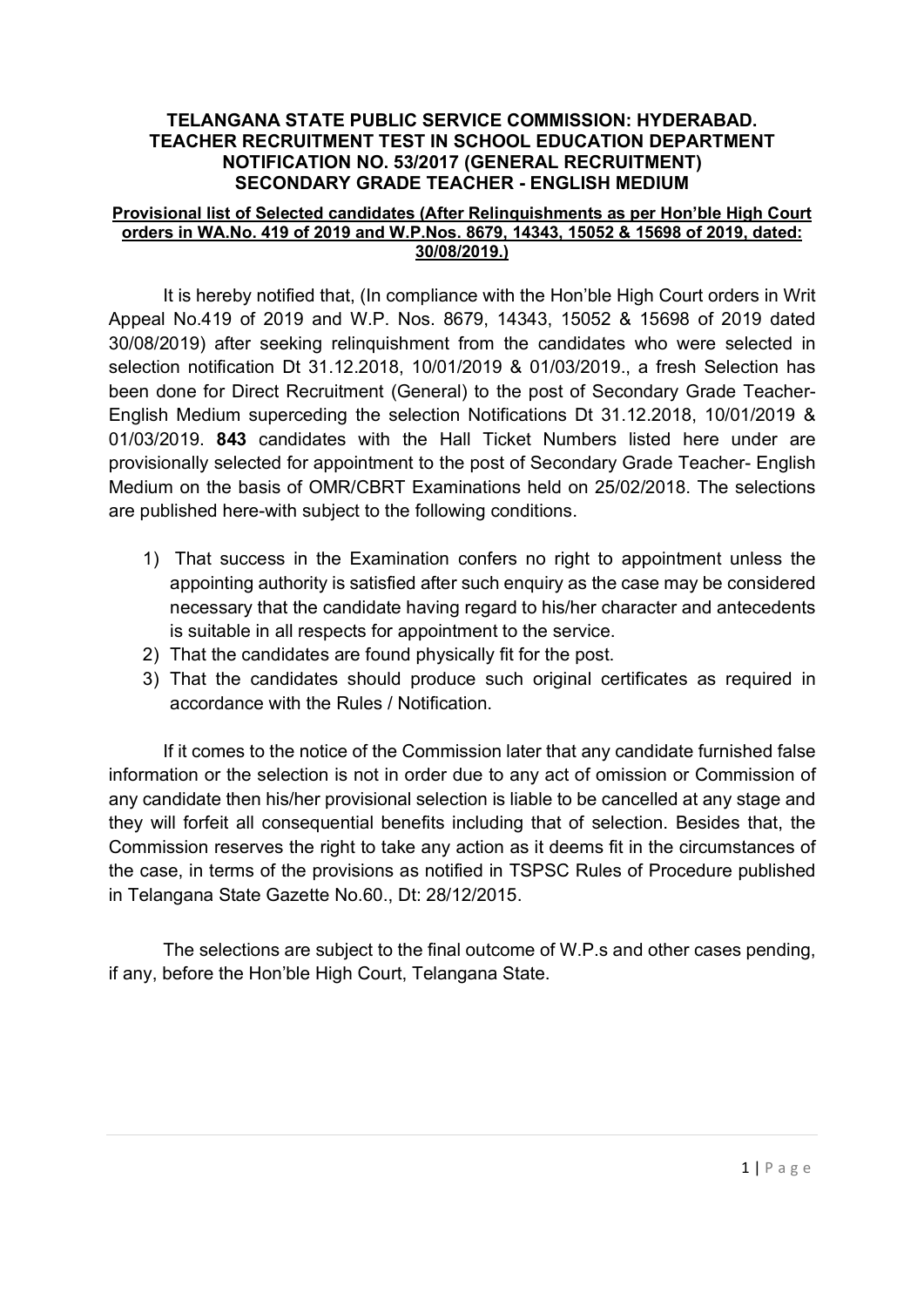#### Provisional list of Selected candidates (After Relinquishments as per Hon'ble High Court orders in WA.No. 419 of 2019 and W.P.Nos. 8679, 14343, 15052 & 15698 of 2019, dated: 30/08/2019.)

| 1753000038<br>MAHABUBNAGAR<br><b>MBNPL</b><br>1.<br>2.<br>1753000151<br>MAHABUBNAGAR<br>MBNPL<br><b>MBNPL</b><br>3.<br>1753000259<br>MAHABUBNAGAR<br>1753000295<br><b>MAHABUBNAGAR</b><br><b>MBNPL</b><br>4.<br>1753000355<br>RANGA REDDY<br><b>RRDPL</b><br>5.<br>6.<br>1753000360<br><b>MAHABUBNAGAR</b><br><b>MBNPL</b><br>7.<br>1753000365<br>MAHABUBNAGAR<br>MBNPL<br>1753000371<br>MAHABUBNAGAR<br>MBNPL<br>8.<br>9.<br>1753000395<br>MAHABUBNAGAR<br>MBNPL<br>10.<br>1753000426<br>MAHABUBNAGAR<br>MBNPL<br>11.<br>1753000438<br><b>MEDAK</b><br><b>MDKPL</b><br><b>MBNPL</b><br>12.<br>1753000440<br>MAHABUBNAGAR<br>13.<br>MAHABUBNAGAR<br><b>MBNPL</b><br>1753000486<br>14.<br>1753000502<br>MAHABUBNAGAR<br><b>MBNPL</b><br>15.<br>1753000527<br><b>MAHABUBNAGAR</b><br><b>MBNPL</b><br>16.<br>1753000567<br>MAHABUBNAGAR<br><b>MBNPG</b><br>MAHABUBNAGAR<br>17.<br>1753000573<br><b>MBNPL</b><br>18.<br>1753000581<br>MAHABUBNAGAR<br><b>MBNPL</b><br>19.<br><b>MBNPG</b><br>1753000601<br>MAHABUBNAGAR<br>20.<br>1753000635<br>HYDERABAD<br><b>HYDPG</b><br>21.<br>1753000673<br>MAHABUBNAGAR<br><b>MBNPL</b><br>1753000701<br><b>HYDERABAD</b><br><b>HYDPG</b><br>22.<br><b>MAHABUBNAGAR</b><br><b>MBNPL</b><br>23.<br>1753000718<br><b>MBNPL</b><br>24.<br>1753000721<br>MAHABUBNAGAR<br>25.<br>1753000767<br>MAHABUBNAGAR<br>MBNPL<br>1753000788<br><b>MAHABUBNAGAR</b><br><b>MBNPL</b><br>26.<br><b>MBNPL</b><br>27.<br>1753000839<br>MAHABUBNAGAR<br>1753000856<br><b>MAHABUBNAGAR</b><br><b>MBNPL</b><br>28.<br><b>MAHABUBNAGAR</b><br>29.<br>1753000884<br><b>MBNPL</b><br>30.<br>1753001006<br><b>MAHABUBNAGAR</b><br><b>MBNPL</b><br>31.<br><b>MAHABUBNAGAR</b><br>1753001066<br>MBNPL | Sno | Htno | Sel_dist | Sel_wo |
|--------------------------------------------------------------------------------------------------------------------------------------------------------------------------------------------------------------------------------------------------------------------------------------------------------------------------------------------------------------------------------------------------------------------------------------------------------------------------------------------------------------------------------------------------------------------------------------------------------------------------------------------------------------------------------------------------------------------------------------------------------------------------------------------------------------------------------------------------------------------------------------------------------------------------------------------------------------------------------------------------------------------------------------------------------------------------------------------------------------------------------------------------------------------------------------------------------------------------------------------------------------------------------------------------------------------------------------------------------------------------------------------------------------------------------------------------------------------------------------------------------------------------------------------------------------------------------------------------------------------------------------------------------------------------------------------------------------|-----|------|----------|--------|
|                                                                                                                                                                                                                                                                                                                                                                                                                                                                                                                                                                                                                                                                                                                                                                                                                                                                                                                                                                                                                                                                                                                                                                                                                                                                                                                                                                                                                                                                                                                                                                                                                                                                                                              |     |      |          |        |
|                                                                                                                                                                                                                                                                                                                                                                                                                                                                                                                                                                                                                                                                                                                                                                                                                                                                                                                                                                                                                                                                                                                                                                                                                                                                                                                                                                                                                                                                                                                                                                                                                                                                                                              |     |      |          |        |
|                                                                                                                                                                                                                                                                                                                                                                                                                                                                                                                                                                                                                                                                                                                                                                                                                                                                                                                                                                                                                                                                                                                                                                                                                                                                                                                                                                                                                                                                                                                                                                                                                                                                                                              |     |      |          |        |
|                                                                                                                                                                                                                                                                                                                                                                                                                                                                                                                                                                                                                                                                                                                                                                                                                                                                                                                                                                                                                                                                                                                                                                                                                                                                                                                                                                                                                                                                                                                                                                                                                                                                                                              |     |      |          |        |
|                                                                                                                                                                                                                                                                                                                                                                                                                                                                                                                                                                                                                                                                                                                                                                                                                                                                                                                                                                                                                                                                                                                                                                                                                                                                                                                                                                                                                                                                                                                                                                                                                                                                                                              |     |      |          |        |
|                                                                                                                                                                                                                                                                                                                                                                                                                                                                                                                                                                                                                                                                                                                                                                                                                                                                                                                                                                                                                                                                                                                                                                                                                                                                                                                                                                                                                                                                                                                                                                                                                                                                                                              |     |      |          |        |
|                                                                                                                                                                                                                                                                                                                                                                                                                                                                                                                                                                                                                                                                                                                                                                                                                                                                                                                                                                                                                                                                                                                                                                                                                                                                                                                                                                                                                                                                                                                                                                                                                                                                                                              |     |      |          |        |
|                                                                                                                                                                                                                                                                                                                                                                                                                                                                                                                                                                                                                                                                                                                                                                                                                                                                                                                                                                                                                                                                                                                                                                                                                                                                                                                                                                                                                                                                                                                                                                                                                                                                                                              |     |      |          |        |
|                                                                                                                                                                                                                                                                                                                                                                                                                                                                                                                                                                                                                                                                                                                                                                                                                                                                                                                                                                                                                                                                                                                                                                                                                                                                                                                                                                                                                                                                                                                                                                                                                                                                                                              |     |      |          |        |
|                                                                                                                                                                                                                                                                                                                                                                                                                                                                                                                                                                                                                                                                                                                                                                                                                                                                                                                                                                                                                                                                                                                                                                                                                                                                                                                                                                                                                                                                                                                                                                                                                                                                                                              |     |      |          |        |
|                                                                                                                                                                                                                                                                                                                                                                                                                                                                                                                                                                                                                                                                                                                                                                                                                                                                                                                                                                                                                                                                                                                                                                                                                                                                                                                                                                                                                                                                                                                                                                                                                                                                                                              |     |      |          |        |
|                                                                                                                                                                                                                                                                                                                                                                                                                                                                                                                                                                                                                                                                                                                                                                                                                                                                                                                                                                                                                                                                                                                                                                                                                                                                                                                                                                                                                                                                                                                                                                                                                                                                                                              |     |      |          |        |
|                                                                                                                                                                                                                                                                                                                                                                                                                                                                                                                                                                                                                                                                                                                                                                                                                                                                                                                                                                                                                                                                                                                                                                                                                                                                                                                                                                                                                                                                                                                                                                                                                                                                                                              |     |      |          |        |
|                                                                                                                                                                                                                                                                                                                                                                                                                                                                                                                                                                                                                                                                                                                                                                                                                                                                                                                                                                                                                                                                                                                                                                                                                                                                                                                                                                                                                                                                                                                                                                                                                                                                                                              |     |      |          |        |
|                                                                                                                                                                                                                                                                                                                                                                                                                                                                                                                                                                                                                                                                                                                                                                                                                                                                                                                                                                                                                                                                                                                                                                                                                                                                                                                                                                                                                                                                                                                                                                                                                                                                                                              |     |      |          |        |
|                                                                                                                                                                                                                                                                                                                                                                                                                                                                                                                                                                                                                                                                                                                                                                                                                                                                                                                                                                                                                                                                                                                                                                                                                                                                                                                                                                                                                                                                                                                                                                                                                                                                                                              |     |      |          |        |
|                                                                                                                                                                                                                                                                                                                                                                                                                                                                                                                                                                                                                                                                                                                                                                                                                                                                                                                                                                                                                                                                                                                                                                                                                                                                                                                                                                                                                                                                                                                                                                                                                                                                                                              |     |      |          |        |
|                                                                                                                                                                                                                                                                                                                                                                                                                                                                                                                                                                                                                                                                                                                                                                                                                                                                                                                                                                                                                                                                                                                                                                                                                                                                                                                                                                                                                                                                                                                                                                                                                                                                                                              |     |      |          |        |
|                                                                                                                                                                                                                                                                                                                                                                                                                                                                                                                                                                                                                                                                                                                                                                                                                                                                                                                                                                                                                                                                                                                                                                                                                                                                                                                                                                                                                                                                                                                                                                                                                                                                                                              |     |      |          |        |
|                                                                                                                                                                                                                                                                                                                                                                                                                                                                                                                                                                                                                                                                                                                                                                                                                                                                                                                                                                                                                                                                                                                                                                                                                                                                                                                                                                                                                                                                                                                                                                                                                                                                                                              |     |      |          |        |
|                                                                                                                                                                                                                                                                                                                                                                                                                                                                                                                                                                                                                                                                                                                                                                                                                                                                                                                                                                                                                                                                                                                                                                                                                                                                                                                                                                                                                                                                                                                                                                                                                                                                                                              |     |      |          |        |
|                                                                                                                                                                                                                                                                                                                                                                                                                                                                                                                                                                                                                                                                                                                                                                                                                                                                                                                                                                                                                                                                                                                                                                                                                                                                                                                                                                                                                                                                                                                                                                                                                                                                                                              |     |      |          |        |
|                                                                                                                                                                                                                                                                                                                                                                                                                                                                                                                                                                                                                                                                                                                                                                                                                                                                                                                                                                                                                                                                                                                                                                                                                                                                                                                                                                                                                                                                                                                                                                                                                                                                                                              |     |      |          |        |
|                                                                                                                                                                                                                                                                                                                                                                                                                                                                                                                                                                                                                                                                                                                                                                                                                                                                                                                                                                                                                                                                                                                                                                                                                                                                                                                                                                                                                                                                                                                                                                                                                                                                                                              |     |      |          |        |
|                                                                                                                                                                                                                                                                                                                                                                                                                                                                                                                                                                                                                                                                                                                                                                                                                                                                                                                                                                                                                                                                                                                                                                                                                                                                                                                                                                                                                                                                                                                                                                                                                                                                                                              |     |      |          |        |
|                                                                                                                                                                                                                                                                                                                                                                                                                                                                                                                                                                                                                                                                                                                                                                                                                                                                                                                                                                                                                                                                                                                                                                                                                                                                                                                                                                                                                                                                                                                                                                                                                                                                                                              |     |      |          |        |
|                                                                                                                                                                                                                                                                                                                                                                                                                                                                                                                                                                                                                                                                                                                                                                                                                                                                                                                                                                                                                                                                                                                                                                                                                                                                                                                                                                                                                                                                                                                                                                                                                                                                                                              |     |      |          |        |
|                                                                                                                                                                                                                                                                                                                                                                                                                                                                                                                                                                                                                                                                                                                                                                                                                                                                                                                                                                                                                                                                                                                                                                                                                                                                                                                                                                                                                                                                                                                                                                                                                                                                                                              |     |      |          |        |
|                                                                                                                                                                                                                                                                                                                                                                                                                                                                                                                                                                                                                                                                                                                                                                                                                                                                                                                                                                                                                                                                                                                                                                                                                                                                                                                                                                                                                                                                                                                                                                                                                                                                                                              |     |      |          |        |
|                                                                                                                                                                                                                                                                                                                                                                                                                                                                                                                                                                                                                                                                                                                                                                                                                                                                                                                                                                                                                                                                                                                                                                                                                                                                                                                                                                                                                                                                                                                                                                                                                                                                                                              |     |      |          |        |
|                                                                                                                                                                                                                                                                                                                                                                                                                                                                                                                                                                                                                                                                                                                                                                                                                                                                                                                                                                                                                                                                                                                                                                                                                                                                                                                                                                                                                                                                                                                                                                                                                                                                                                              |     |      |          |        |

# HALL TICKET NUMBERS

| 32. | 1753001068 | <b>MAHABUBNAGAR</b> | MBNPL        |
|-----|------------|---------------------|--------------|
| 33. | 1753001144 | MAHABUBNAGAR        | MBNPL        |
| 34. | 1753001200 | MAHABUBNAGAR        | <b>MBNPL</b> |
| 35. | 1753001232 | MAHABUBNAGAR        | MBNPL        |
| 36. | 1753001234 | MAHABUBNAGAR        | MBNPL        |
| 37. | 1753001369 | MAHABUBNAGAR        | <b>MBNPL</b> |
| 38. | 1753001424 | MAHABUBNAGAR        | MBNPL        |
| 39. | 1753001490 | MAHABUBNAGAR        | <b>MBNPL</b> |
| 40. | 1753001515 | MAHABUBNAGAR        | <b>MBNPL</b> |
| 41. | 1753001537 | MAHABUBNAGAR        | MBNPL        |
| 42. | 1753001546 | MAHABUBNAGAR        | MBNPL        |
| 43. | 1753001554 | MAHABUBNAGAR        | <b>MBNPG</b> |
| 44. | 1753001565 | MAHABUBNAGAR        | MBNPL        |
| 45. | 1753001584 | MAHABUBNAGAR        | MBNPL        |
| 46. | 1753001589 | MAHABUBNAGAR        | <b>MBNPL</b> |
| 47. | 1753001596 | MAHABUBNAGAR        | MBNPL        |
| 48. | 1753001716 | MAHABUBNAGAR        | MBNPL        |
| 49. | 1753001739 | MAHABUBNAGAR        | <b>MBNPL</b> |
| 50. | 1753001797 | MAHABUBNAGAR        | MBNPL        |
| 51. | 1753001807 | MAHABUBNAGAR        | MBNPL        |
| 52. | 1753001859 | MAHABUBNAGAR        | <b>MBNPL</b> |
| 53. | 1753001938 | MAHABUBNAGAR        | MBNPL        |
| 54. | 1753001972 | RANGA REDDY         | <b>RRDPL</b> |
| 55. | 1753002029 | HYDERABAD           | HYDPG        |
| 56. | 1753002056 | MAHABUBNAGAR        | MBNPL        |
| 57. | 1753002059 | MAHABUBNAGAR        | MBNPL        |
| 58. | 1753002068 | MAHABUBNAGAR        | MBNPL        |
| 59. | 1753002088 | HYDERABAD           | HYDPG        |
| 60. | 1753002124 | MAHABUBNAGAR        | MBNPL        |
| 61. | 1753002200 | MAHABUBNAGAR        | MBNPL        |
| 62. | 1753002224 | <b>MAHABUBNAGAR</b> | <b>MBNPL</b> |
| 63. | 1753002247 | MAHABUBNAGAR        | <b>MBNPL</b> |

 $2 | P \text{ a g e}$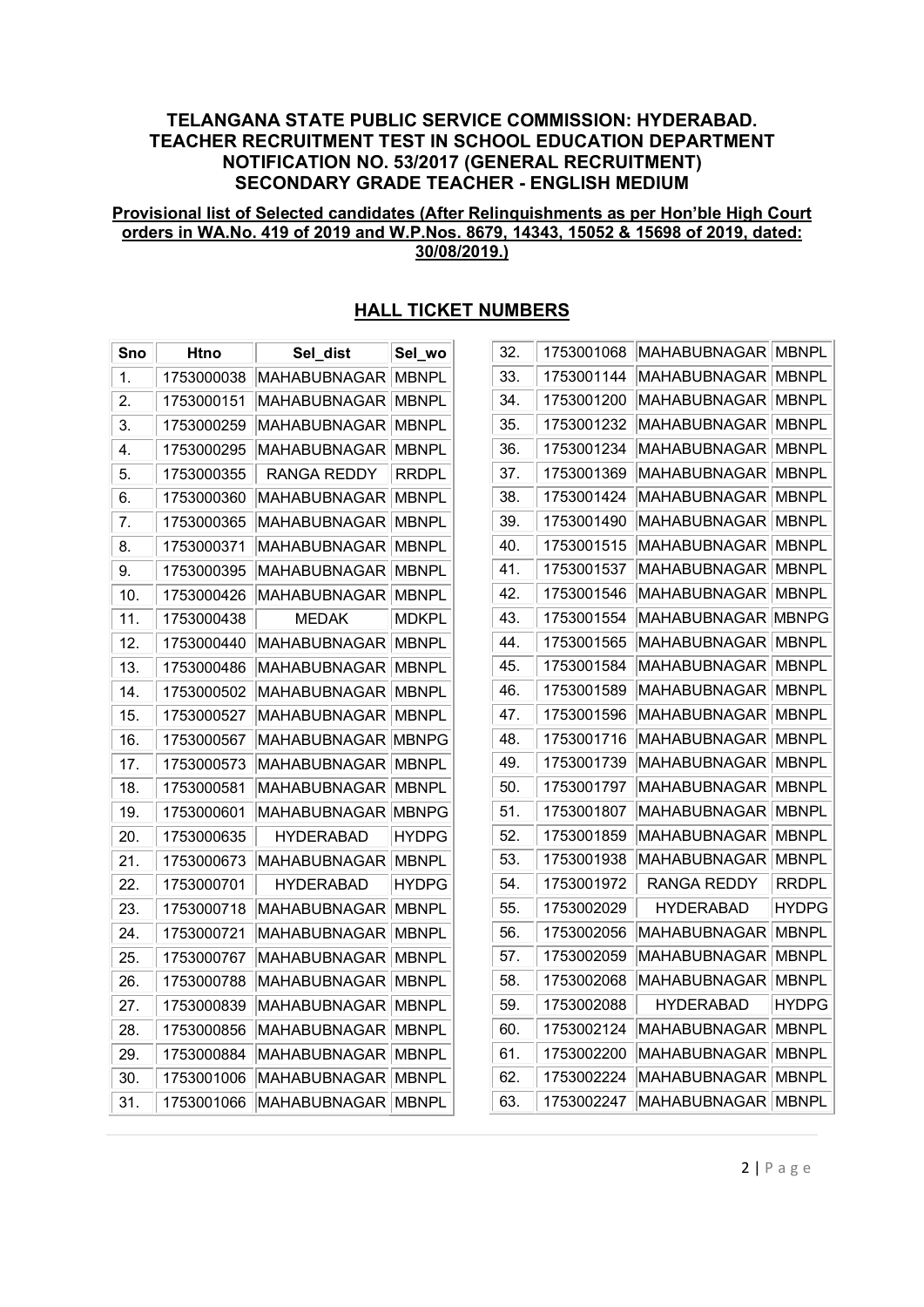#### Provisional list of Selected candidates (After Relinquishments as per Hon'ble High Court orders in WA.No. 419 of 2019 and W.P.Nos. 8679, 14343, 15052 & 15698 of 2019, dated: 30/08/2019.)

| 64. | 1753002250 | MAHABUBNAGAR   MBNPL |              | 100. | 1753004024 | <b>MAHABUBNAGAR</b> | <b>MBNPL</b> |
|-----|------------|----------------------|--------------|------|------------|---------------------|--------------|
| 65. | 1753002302 | MAHABUBNAGAR MBNPL   |              | 101. | 1753004053 | <b>MAHABUBNAGAR</b> | <b>MBNPL</b> |
| 66. | 1753002312 | MAHABUBNAGAR MBNPG   |              | 102. | 1753004166 | <b>RANGA REDDY</b>  | <b>RRDPL</b> |
| 67. | 1753002339 | MAHABUBNAGAR MBNPL   |              | 103. | 1753004178 | <b>MAHABUBNAGAR</b> | <b>MBNPL</b> |
| 68. | 1753002343 | MAHABUBNAGAR MBNPL   |              | 104. | 1753004180 | <b>RANGA REDDY</b>  | <b>RRDPL</b> |
| 69. | 1753002350 | MAHABUBNAGAR MBNPL   |              | 105. | 1753004181 | <b>MAHABUBNAGAR</b> | <b>MBNPL</b> |
| 70. | 1753002441 | MAHABUBNAGAR MBNPL   |              | 106. | 1753004182 | <b>MAHABUBNAGAR</b> | <b>MBNPL</b> |
| 71. | 1753002465 | MAHABUBNAGAR MBNPL   |              | 107. | 1753004183 | <b>RANGA REDDY</b>  | <b>RRDPL</b> |
| 72. | 1753002494 | MAHABUBNAGAR MBNPL   |              | 108. | 1753004231 | <b>MAHABUBNAGAR</b> | <b>MBNPL</b> |
| 73. | 1753002503 | MAHABUBNAGAR MBNPL   |              | 109. | 1753004266 | <b>MAHABUBNAGAR</b> | <b>MBNPL</b> |
| 74. | 1753002544 | MAHABUBNAGAR MBNPL   |              | 110. | 1753004302 | <b>MAHABUBNAGAR</b> | <b>MBNPL</b> |
| 75. | 1753002691 | MAHABUBNAGAR MBNPL   |              | 111. | 1753004374 | <b>MAHABUBNAGAR</b> | <b>MBNPL</b> |
| 76. | 1753002700 | <b>RANGA REDDY</b>   | <b>RRDPL</b> | 112. | 1753004390 | <b>MAHABUBNAGAR</b> | <b>MBNPG</b> |
| 77. | 1753002791 | MAHABUBNAGAR MBNPL   |              | 113. | 1753004405 | <b>MAHABUBNAGAR</b> | <b>MBNPL</b> |
| 78. | 1753002870 | MAHABUBNAGAR MBNPL   |              | 114. | 1753004521 | <b>RANGA REDDY</b>  | <b>RRDPL</b> |
| 79. | 1753002896 | MAHABUBNAGAR MBNPL   |              | 115. | 1753004526 | <b>RANGA REDDY</b>  | <b>RRDPL</b> |
| 80. | 1753002995 | MAHABUBNAGAR MBNPL   |              | 116. | 1753004548 | <b>RANGA REDDY</b>  | <b>RRDPL</b> |
| 81. | 1753003016 | MAHABUBNAGAR         | <b>MBNPL</b> | 117. | 1753004550 | <b>RANGA REDDY</b>  | <b>RRDPL</b> |
| 82. | 1753003059 | MAHABUBNAGAR MBNPL   |              | 118. | 1753004561 | <b>RANGA REDDY</b>  | <b>RRDPL</b> |
| 83. | 1753003106 | MAHABUBNAGAR MBNPL   |              | 119. | 1753004565 | <b>MAHABUBNAGAR</b> | <b>MBNPL</b> |
| 84. | 1753003149 | MAHABUBNAGAR MBNPL   |              | 120. | 1753004568 | <b>RANGA REDDY</b>  | <b>RRDPL</b> |
| 85. | 1753003177 | MAHABUBNAGAR MBNPL   |              | 121. | 1753004580 | <b>MAHABUBNAGAR</b> | <b>MBNPL</b> |
| 86. | 1753003218 | <b>MAHABUBNAGAR</b>  | <b>MBNPL</b> | 122. | 1753004581 | <b>MAHABUBNAGAR</b> | <b>MBNPL</b> |
| 87. | 1753003256 | MAHABUBNAGAR MBNPL   |              | 123. | 1753004602 | <b>MAHABUBNAGAR</b> | <b>MBNPL</b> |
| 88. | 1753003378 | MAHABUBNAGAR MBNPL   |              | 124. | 1753004646 | <b>MAHABUBNAGAR</b> | <b>MBNPL</b> |
| 89. | 1753003404 | <b>MAHABUBNAGAR</b>  | <b>MBNPL</b> | 125. | 1753004663 | <b>RANGA REDDY</b>  | <b>RRDPL</b> |
| 90. | 1753003458 | MAHABUBNAGAR MBNPL   |              | 126. | 1753004665 | MAHABUBNAGAR        | <b>MBNPL</b> |
| 91. | 1753003508 | MAHABUBNAGAR MBNPL   |              | 127. | 1753004682 | MAHABUBNAGAR        | <b>MBNPL</b> |
| 92. | 1753003573 | RANGA REDDY          | <b>RRDPL</b> | 128. | 1753004726 | <b>HYDERABAD</b>    | <b>HYDPG</b> |
| 93. | 1753003661 | MAHABUBNAGAR MBNPL   |              | 129. | 1753004741 | <b>RANGA REDDY</b>  | <b>RRDPG</b> |
| 94. | 1753003797 | MAHABUBNAGAR MBNPL   |              | 130. | 1753004752 | <b>HYDERABAD</b>    | <b>HYDPG</b> |
| 95. | 1753003890 | MAHABUBNAGAR MBNPL   |              | 131. | 1753004792 | <b>RANGA REDDY</b>  | <b>RRDPL</b> |
| 96. | 1753003900 | MAHABUBNAGAR MBNPL   |              | 132. | 1753004824 | <b>RANGA REDDY</b>  | <b>RRDPL</b> |
| 97. | 1753003993 | MAHABUBNAGAR MBNPL   |              | 133. | 1753004825 | <b>RANGA REDDY</b>  | <b>RRDPL</b> |
| 98. | 1753004001 | RANGA REDDY          | <b>RRDPL</b> | 134. | 1753004841 | <b>MAHABUBNAGAR</b> | <b>MBNPL</b> |
| 99. | 1753004003 | <b>HYDERABAD</b>     | <b>HYDPG</b> | 135. | 1753004858 | RANGA REDDY         | <b>RRDPG</b> |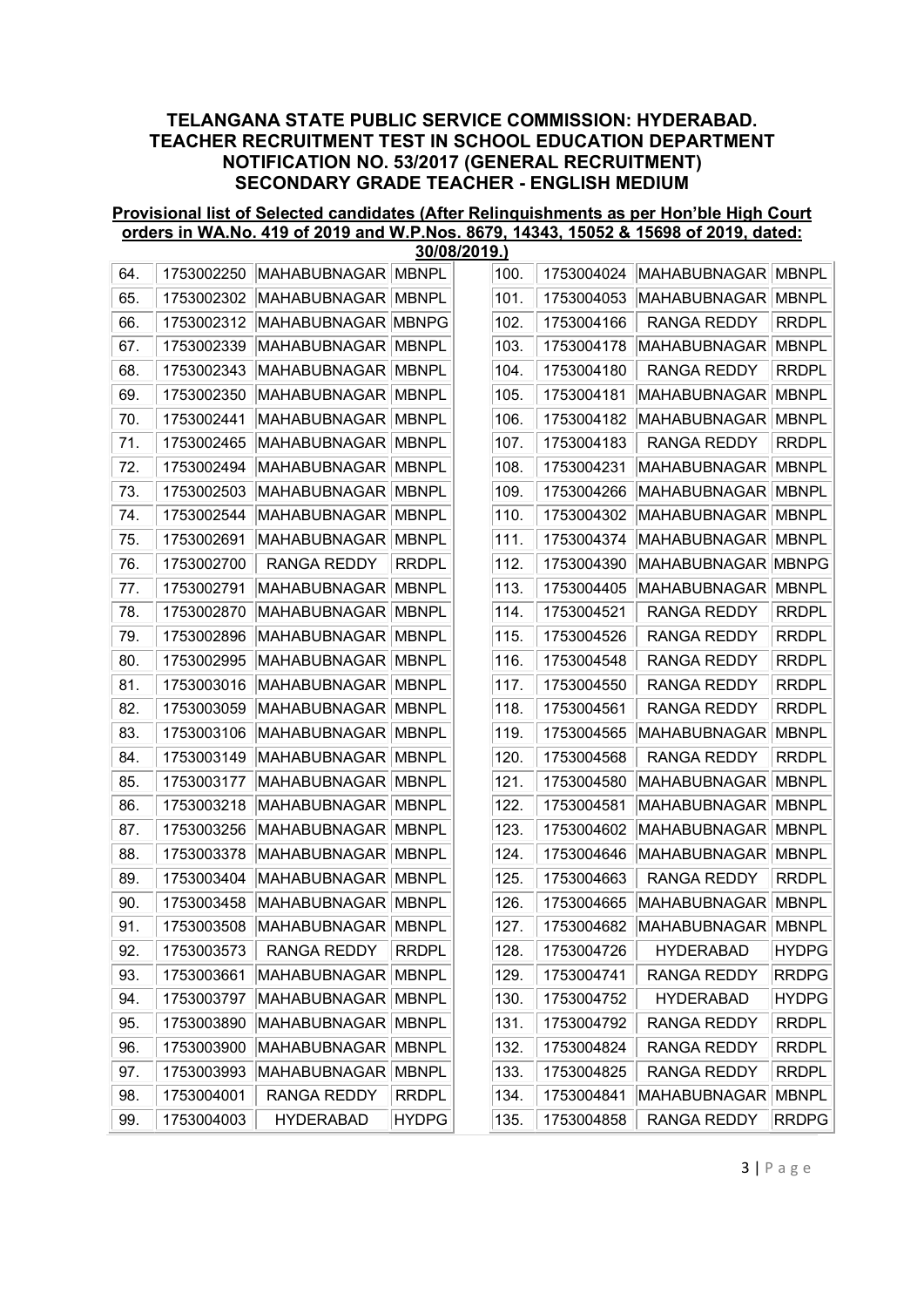#### Provisional list of Selected candidates (After Relinquishments as per Hon'ble High Court orders in WA.No. 419 of 2019 and W.P.Nos. 8679, 14343, 15052 & 15698 of 2019, dated: 30/08/2019.)

|      |            |                     |              | <u>JUIUUIZU 19. J</u> |            |                    |              |
|------|------------|---------------------|--------------|-----------------------|------------|--------------------|--------------|
| 136. | 1753004866 | <b>RANGA REDDY</b>  | <b>RRDPL</b> | 172.                  | 1753005753 | MAHABUBNAGAR       | <b>MBNPL</b> |
| 137. | 1753004878 | <b>HYDERABAD</b>    | <b>HYDPG</b> | 173.                  | 1753005755 | RANGA REDDY        | <b>RRDPL</b> |
| 138. | 1753004902 | <b>RANGA REDDY</b>  | <b>RRDPL</b> | 174.                  | 1753005946 | <b>RANGA REDDY</b> | <b>RRDPL</b> |
| 139. | 1753004960 | MAHABUBNAGAR        | <b>MBNPL</b> | 175.                  | 1753005950 | <b>RANGA REDDY</b> | <b>RRDPL</b> |
| 140. | 1753004992 | <b>MAHABUBNAGAR</b> | <b>MBNPL</b> | 176.                  | 1753005952 | RANGA REDDY        | <b>RRDPL</b> |
| 141. | 1753005017 | <b>MAHABUBNAGAR</b> | <b>MBNPL</b> | 177.                  | 1753005969 | <b>RANGA REDDY</b> | <b>RRDPL</b> |
| 142. | 1753005024 | MAHABUBNAGAR        | <b>MBNPL</b> | 178.                  | 1753005975 | <b>RANGA REDDY</b> | <b>RRDPL</b> |
| 143. | 1753005056 | <b>RANGA REDDY</b>  | <b>RRDPL</b> | 179.                  | 1753005986 | <b>RANGA REDDY</b> | <b>RRDPL</b> |
| 144. | 1753005060 | <b>HYDERABAD</b>    | <b>HYDPG</b> | 180.                  | 1753006024 | <b>RANGA REDDY</b> | <b>RRDPL</b> |
| 145. | 1753005083 | MAHABUBNAGAR        | <b>MBNPL</b> | 181.                  | 1753006059 | RANGA REDDY        | <b>RRDPL</b> |
| 146. | 1753005103 | RANGA REDDY         | <b>RRDPL</b> | 182.                  | 1753006069 | <b>RANGA REDDY</b> | <b>RRDPL</b> |
| 147. | 1753005143 | MAHABUBNAGAR        | <b>MBNPL</b> | 183.                  | 1753006076 | <b>RANGA REDDY</b> | <b>RRDPL</b> |
| 148. | 1753005162 | <b>MAHABUBNAGAR</b> | <b>MBNPL</b> | 184.                  | 1753006080 | RANGA REDDY        | <b>RRDPL</b> |
| 149. | 1753005217 | RANGA REDDY         | <b>RRDPL</b> | 185.                  | 1753006092 | <b>HYDERABAD</b>   | <b>HYDPG</b> |
| 150. | 1753005226 | <b>MAHABUBNAGAR</b> | <b>MBNPL</b> | 186.                  | 1753006095 | <b>RANGA REDDY</b> | <b>RRDPL</b> |
| 151. | 1753005250 | MAHABUBNAGAR        | <b>MBNPL</b> | 187.                  | 1753006160 | <b>HYDERABAD</b>   | <b>HYDPG</b> |
| 152. | 1753005308 | RANGA REDDY         | <b>RRDPL</b> | 188.                  | 1753006166 | <b>RANGA REDDY</b> | <b>RRDPL</b> |
| 153. | 1753005320 | <b>RANGA REDDY</b>  | <b>RRDPL</b> | 189.                  | 1753006167 | RANGA REDDY        | <b>RRDPL</b> |
| 154. | 1753005356 | MAHABUBNAGAR        | <b>MBNPL</b> | 190.                  | 1753006172 | <b>RANGA REDDY</b> | <b>RRDPL</b> |
| 155. | 1753005460 | RANGA REDDY         | <b>RRDPL</b> | 191.                  | 1753006176 | RANGA REDDY        | <b>RRDPL</b> |
| 156. | 1753005470 | <b>RANGA REDDY</b>  | <b>RRDPG</b> | 192.                  | 1753006191 | <b>RANGA REDDY</b> | <b>RRDPL</b> |
| 157. | 1753005493 | RANGA REDDY         | <b>RRDPL</b> | 193.                  | 1753006193 | <b>RANGA REDDY</b> | <b>RRDPL</b> |
| 158. | 1753005553 | <b>RANGA REDDY</b>  | <b>RRDPL</b> | 194.                  | 1753006211 | <b>RANGA REDDY</b> | <b>RRDPL</b> |
| 159. | 1753005576 | MAHABUBNAGAR        | <b>MBNPL</b> | 195.                  | 1753006216 | <b>HYDERABAD</b>   | <b>HYDPG</b> |
| 160. | 1753005580 | RANGA REDDY         | <b>RRDPL</b> | 196.                  | 1753006224 | <b>RANGA REDDY</b> | <b>RRDPL</b> |
| 161. | 1753005587 | <b>RANGA REDDY</b>  | <b>RRDPL</b> | 197.                  | 1753006225 | RANGA REDDY        | <b>RRDPL</b> |
| 162. | 1753005595 | RANGA REDDY         | <b>RRDPL</b> | 198.                  | 1753006243 | <b>RANGA REDDY</b> | <b>RRDPL</b> |
| 163. | 1753005602 | <b>RANGA REDDY</b>  | <b>RRDPL</b> | 199.                  | 1753006259 | <b>RANGA REDDY</b> | <b>RRDPL</b> |
| 164. | 1753005605 | RANGA REDDY         | <b>RRDPL</b> | 200.                  | 1753006265 | RANGA REDDY        | <b>RRDPL</b> |
| 165. | 1753005634 | MAHABUBNAGAR        | <b>MBNPL</b> | 201.                  | 1753006275 | RANGA REDDY        | <b>RRDPL</b> |
| 166. | 1753005638 | MAHABUBNAGAR MBNPL  |              | 202.                  | 1753006279 | <b>RANGA REDDY</b> | <b>RRDPG</b> |
| 167. | 1753005673 | MAHABUBNAGAR MBNPL  |              | 203.                  | 1753006293 | RANGA REDDY        | <b>RRDPL</b> |
| 168. | 1753005714 | RANGA REDDY         | <b>RRDPL</b> | 204.                  | 1753006307 | RANGA REDDY        | <b>RRDPL</b> |
| 169. | 1753005724 | RANGA REDDY         | <b>RRDPL</b> | 205.                  | 1753006313 | RANGA REDDY        | <b>RRDPL</b> |
| 170. | 1753005726 | MAHABUBNAGAR        | <b>MBNPL</b> | 206.                  | 1753006327 | RANGA REDDY        | <b>RRDPL</b> |
| 171. | 1753005745 | RANGA REDDY         | <b>RRDPL</b> | 207.                  | 1753006331 | <b>HYDERABAD</b>   | <b>HYDPG</b> |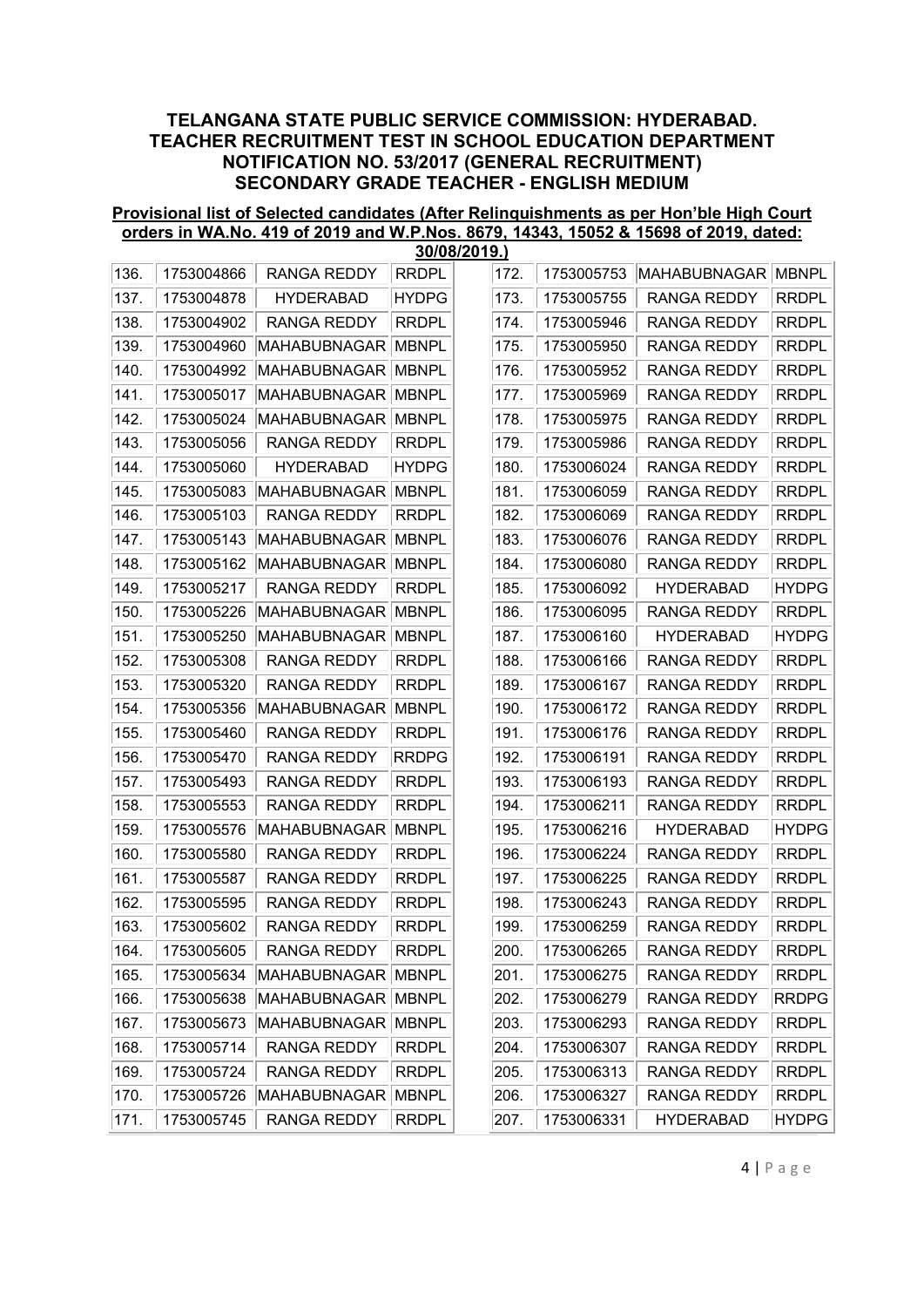#### Provisional list of Selected candidates (After Relinquishments as per Hon'ble High Court orders in WA.No. 419 of 2019 and W.P.Nos. 8679, 14343, 15052 & 15698 of 2019, dated: 30/08/2019.)

|      |            |                    |              | <u>JUIUUIZU 19. J</u> |            |                    |              |
|------|------------|--------------------|--------------|-----------------------|------------|--------------------|--------------|
| 208. | 1753006361 | <b>RANGA REDDY</b> | <b>RRDPG</b> | 244.                  | 1753006980 | <b>RANGA REDDY</b> | <b>RRDPL</b> |
| 209. | 1753006371 | <b>RANGA REDDY</b> | <b>RRDPL</b> | 245.                  | 1753007000 | <b>RANGA REDDY</b> | <b>RRDPL</b> |
| 210. | 1753006372 | <b>RANGA REDDY</b> | <b>RRDPL</b> | 246.                  | 1753007008 | <b>RANGA REDDY</b> | <b>RRDPL</b> |
| 211. | 1753006475 | <b>RANGA REDDY</b> | <b>RRDPL</b> | 247.                  | 1753007009 | <b>RANGA REDDY</b> | <b>RRDPL</b> |
| 212. | 1753006500 | RANGA REDDY        | <b>RRDPL</b> | 248.                  | 1753007011 | <b>HYDERABAD</b>   | <b>HYDPG</b> |
| 213. | 1753006516 | <b>RANGA REDDY</b> | <b>RRDPL</b> | 249.                  | 1753007021 | <b>RANGA REDDY</b> | <b>RRDPL</b> |
| 214. | 1753006523 | RANGA REDDY        | <b>RRDPL</b> | 250.                  | 1753007057 | <b>RANGA REDDY</b> | <b>RRDPL</b> |
| 215. | 1753006528 | <b>RANGA REDDY</b> | <b>RRDPL</b> | 251.                  | 1753007113 | <b>RANGA REDDY</b> | <b>RRDPL</b> |
| 216. | 1753006535 | <b>RANGA REDDY</b> | <b>RRDPL</b> | 252.                  | 1753007125 | <b>RANGA REDDY</b> | <b>RRDPL</b> |
| 217. | 1753006548 | RANGA REDDY        | <b>RRDPL</b> | 253.                  | 1753007128 | <b>RANGA REDDY</b> | <b>RRDPL</b> |
| 218. | 1753006549 | RANGA REDDY        | <b>RRDPL</b> | 254.                  | 1753007135 | <b>RANGA REDDY</b> | <b>RRDPL</b> |
| 219. | 1753006572 | RANGA REDDY        | <b>RRDPL</b> | 255.                  | 1753007136 | <b>RANGA REDDY</b> | <b>RRDPL</b> |
| 220. | 1753006581 | <b>RANGA REDDY</b> | <b>RRDPL</b> | 256.                  | 1753007168 | <b>RANGA REDDY</b> | <b>RRDPL</b> |
| 221. | 1753006592 | RANGA REDDY        | <b>RRDPL</b> | 257.                  | 1753007212 | <b>RANGA REDDY</b> | <b>RRDPL</b> |
| 222. | 1753006634 | RANGA REDDY        | <b>RRDPL</b> | 258.                  | 1753007223 | <b>RANGA REDDY</b> | <b>RRDPL</b> |
| 223. | 1753006636 | RANGA REDDY        | <b>RRDPL</b> | 259.                  | 1753007258 | <b>RANGA REDDY</b> | <b>RRDPL</b> |
| 224. | 1753006639 | RANGA REDDY        | <b>RRDPL</b> | 260.                  | 1753007269 | <b>RANGA REDDY</b> | <b>RRDPL</b> |
| 225. | 1753006644 | <b>HYDERABAD</b>   | <b>HYDPG</b> | 261.                  | 1753007276 | <b>RANGA REDDY</b> | <b>RRDPL</b> |
| 226. | 1753006663 | <b>RANGA REDDY</b> | <b>RRDPL</b> | 262.                  | 1753007311 | <b>HYDERABAD</b>   | <b>HYDPG</b> |
| 227. | 1753006669 | RANGA REDDY        | <b>RRDPL</b> | 263.                  | 1753007344 | <b>RANGA REDDY</b> | <b>RRDPL</b> |
| 228. | 1753006698 | <b>RANGA REDDY</b> | <b>RRDPL</b> | 264.                  | 1753007361 | <b>RANGA REDDY</b> | <b>RRDPL</b> |
| 229. | 1753006733 | RANGA REDDY        | <b>RRDPL</b> | 265.                  | 1753007372 | <b>RANGA REDDY</b> | <b>RRDPL</b> |
| 230. | 1753006748 | <b>RANGA REDDY</b> | <b>RRDPL</b> | 266.                  | 1753007373 | <b>RANGA REDDY</b> | <b>RRDPL</b> |
| 231. | 1753006769 | <b>RANGA REDDY</b> | <b>RRDPL</b> | 267.                  | 1753007384 | <b>RANGA REDDY</b> | <b>RRDPL</b> |
| 232. | 1753006793 | RANGA REDDY        | <b>RRDPL</b> | 268.                  | 1753007410 | <b>RANGA REDDY</b> | <b>RRDPL</b> |
| 233. | 1753006795 | <b>RANGA REDDY</b> | <b>RRDPL</b> | 269.                  | 1753007417 | <b>RANGA REDDY</b> | <b>RRDPL</b> |
| 234. | 1753006802 | <b>MEDAK</b>       | <b>MDKPL</b> | 270.                  | 1753007436 | <b>RANGA REDDY</b> | <b>RRDPL</b> |
| 235. | 1753006852 | <b>RANGA REDDY</b> | <b>RRDPL</b> | 271.                  | 1753007464 | <b>RANGA REDDY</b> | <b>RRDPL</b> |
| 236. | 1753006865 | RANGA REDDY        | <b>RRDPL</b> | 272.                  | 1753007471 | RANGA REDDY        | <b>RRDPL</b> |
| 237. | 1753006906 | <b>RANGA REDDY</b> | <b>RRDPL</b> | 273.                  | 1753007485 | <b>RANGA REDDY</b> | <b>RRDPL</b> |
| 238. | 1753006909 | <b>RANGA REDDY</b> | <b>RRDPL</b> | 274.                  | 1753007543 | <b>RANGA REDDY</b> | <b>RRDPL</b> |
| 239. | 1753006915 | RANGA REDDY        | <b>RRDPL</b> | 275.                  | 1753007571 | <b>RANGA REDDY</b> | <b>RRDPG</b> |
| 240. | 1753006936 | RANGA REDDY        | <b>RRDPL</b> | 276.                  | 1753007590 | <b>RANGA REDDY</b> | <b>RRDPL</b> |
| 241. | 1753006943 | RANGA REDDY        | <b>RRDPL</b> | 277.                  | 1753007603 | <b>RANGA REDDY</b> | <b>RRDPL</b> |
| 242. | 1753006954 | RANGA REDDY        | <b>RRDPL</b> | 278.                  | 1753007618 | <b>RANGA REDDY</b> | <b>RRDPL</b> |
| 243. | 1753006962 | RANGA REDDY        | <b>RRDPL</b> | 279.                  | 1753007683 | <b>RANGA REDDY</b> | RRDPL        |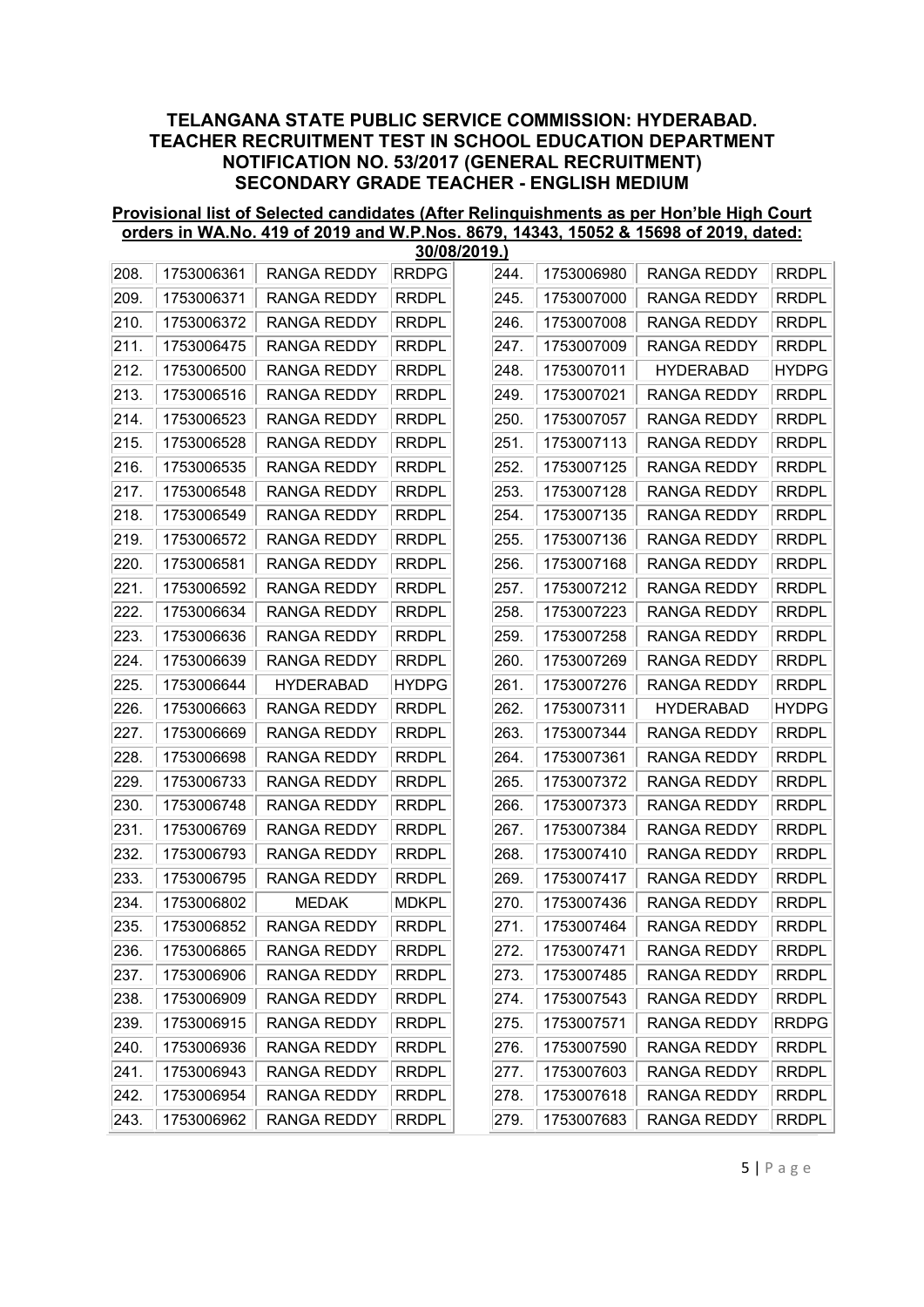#### Provisional list of Selected candidates (After Relinquishments as per Hon'ble High Court orders in WA.No. 419 of 2019 and W.P.Nos. 8679, 14343, 15052 & 15698 of 2019, dated: 30/08/2019.)

|      |            |                    |              | ו פו ט∡טסוטכ |            |                     |              |
|------|------------|--------------------|--------------|--------------|------------|---------------------|--------------|
| 280. | 1753007695 | <b>RANGA REDDY</b> | <b>RRDPL</b> | 316.         | 1753008526 | <b>RANGA REDDY</b>  | <b>RRDPL</b> |
| 281. | 1753007746 | <b>RANGA REDDY</b> | <b>RRDPL</b> | 317.         | 1753008551 | <b>RANGA REDDY</b>  | <b>RRDPL</b> |
| 282. | 1753007749 | <b>RANGA REDDY</b> | <b>RRDPL</b> | 318.         | 1753008569 | <b>RANGA REDDY</b>  | <b>RRDPL</b> |
| 283. | 1753007764 | <b>RANGA REDDY</b> | <b>RRDPL</b> | 319.         | 1753008589 | <b>RANGA REDDY</b>  | <b>RRDPL</b> |
| 284. | 1753007775 | RANGA REDDY        | <b>RRDPL</b> | 320.         | 1753008605 | <b>RANGA REDDY</b>  | <b>RRDPL</b> |
| 285. | 1753007800 | <b>RANGA REDDY</b> | <b>RRDPG</b> | 321.         | 1753008654 | <b>RANGA REDDY</b>  | <b>RRDPL</b> |
| 286. | 1753007811 | RANGA REDDY        | <b>RRDPL</b> | 322.         | 1753008659 | <b>RANGA REDDY</b>  | <b>RRDPL</b> |
| 287. | 1753007816 | <b>RANGA REDDY</b> | <b>RRDPG</b> | 323.         | 1753008686 | <b>RANGA REDDY</b>  | <b>RRDPL</b> |
| 288. | 1753007818 | RANGA REDDY        | <b>RRDPL</b> | 324.         | 1753008691 | RANGA REDDY         | <b>RRDPL</b> |
| 289. | 1753007861 | RANGA REDDY        | <b>RRDPL</b> | 325.         | 1753008697 | <b>RANGA REDDY</b>  | <b>RRDPL</b> |
| 290. | 1753007883 | <b>RANGA REDDY</b> | <b>RRDPL</b> | 326.         | 1753008808 | <b>HYDERABAD</b>    | <b>HYDPG</b> |
| 291. | 1753007889 | <b>RANGA REDDY</b> | <b>RRDPL</b> | 327.         | 1753008862 | <b>HYDERABAD</b>    | <b>HYDPG</b> |
| 292. | 1753007918 | <b>RANGA REDDY</b> | <b>RRDPL</b> | 328.         | 1753008864 | <b>HYDERABAD</b>    | <b>HYDPG</b> |
| 293. | 1753007945 | RANGA REDDY        | <b>RRDPL</b> | 329.         | 1753008867 | <b>HYDERABAD</b>    | <b>HYDPG</b> |
| 294. | 1753007978 | <b>RANGA REDDY</b> | <b>RRDPL</b> | 330.         | 1753008871 | <b>HYDERABAD</b>    | <b>HYDPG</b> |
| 295. | 1753007993 | <b>RANGA REDDY</b> | <b>RRDPL</b> | 331.         | 1753008914 | <b>HYDERABAD</b>    | <b>HYDPG</b> |
| 296. | 1753008047 | RANGA REDDY        | <b>RRDPL</b> | 332.         | 1753008920 | <b>HYDERABAD</b>    | <b>HYDPG</b> |
| 297. | 1753008051 | <b>RANGA REDDY</b> | <b>RRDPL</b> | 333.         | 1753008954 | <b>HYDERABAD</b>    | <b>HYDPG</b> |
| 298. | 1753008052 | <b>RANGA REDDY</b> | <b>RRDPL</b> | 334.         | 1753009007 | <b>HYDERABAD</b>    | <b>HYDPG</b> |
| 299. | 1753008058 | RANGA REDDY        | <b>RRDPL</b> | 335.         | 1753009017 | <b>HYDERABAD</b>    | <b>HYDPG</b> |
| 300. | 1753008072 | <b>RANGA REDDY</b> | <b>RRDPL</b> | 336.         | 1753009071 | <b>HYDERABAD</b>    | <b>HYDPG</b> |
| 301. | 1753008111 | RANGA REDDY        | <b>RRDPL</b> | 337.         | 1753009082 | <b>HYDERABAD</b>    | <b>HYDPG</b> |
| 302. | 1753008282 | <b>HYDERABAD</b>   | <b>HYDPG</b> | 338.         | 1753009093 | <b>HYDERABAD</b>    | <b>HYDPG</b> |
| 303. | 1753008288 | <b>RANGA REDDY</b> | <b>RRDPL</b> | 339.         | 1753009193 | <b>HYDERABAD</b>    | <b>HYDPG</b> |
| 304. | 1753008311 | <b>RANGA REDDY</b> | <b>RRDPL</b> | 340.         | 1753009238 | MAHABUBNAGAR        | <b>MBNPL</b> |
| 305. | 1753008343 | <b>RANGA REDDY</b> | <b>RRDPL</b> | 341.         | 1753009242 | <b>HYDERABAD</b>    | <b>HYDPG</b> |
| 306. | 1753008349 | RANGA REDDY        | <b>RRDPL</b> | 342.         | 1753009406 | <b>MEDAK</b>        | <b>MDKPL</b> |
| 307. | 1753008356 | <b>RANGA REDDY</b> | <b>RRDPL</b> | 343.         | 1753009783 | <b>HYDERABAD</b>    | <b>HYDPG</b> |
| 308. | 1753008374 | RANGA REDDY        | <b>RRDPL</b> | 344.         | 1753009924 | NALGONDA            | <b>NLGPL</b> |
| 309. | 1753008406 | RANGA REDDY        | <b>RRDPL</b> | 345.         | 1753010084 | <b>KHAMMAM</b>      | <b>KMMPL</b> |
| 310. | 1753008408 | RANGA REDDY        | RRDPG        | 346.         | 1753010214 | <b>KHAMMAM</b>      | <b>KMMPL</b> |
| 311. | 1753008418 | RANGA REDDY        | <b>RRDPL</b> | 347.         | 1753010585 | <b>KHAMMAM</b>      | <b>KMMPL</b> |
| 312. | 1753008423 | <b>RANGA REDDY</b> | <b>RRDPL</b> | 348.         | 1753010711 | <b>RANGA REDDY</b>  | <b>RRDPL</b> |
| 313. | 1753008441 | RANGA REDDY        | <b>RRDPL</b> | 349.         | 1753010854 | <b>MAHABUBNAGAR</b> | <b>MBNPL</b> |
| 314. | 1753008465 | RANGA REDDY        | <b>RRDPL</b> | 350.         | 1753010920 | <b>MAHABUBNAGAR</b> | <b>MBNPL</b> |
| 315. | 1753008506 | RANGA REDDY        | <b>RRDPL</b> | 351.         | 1753010961 | <b>MAHABUBNAGAR</b> | MBNPL        |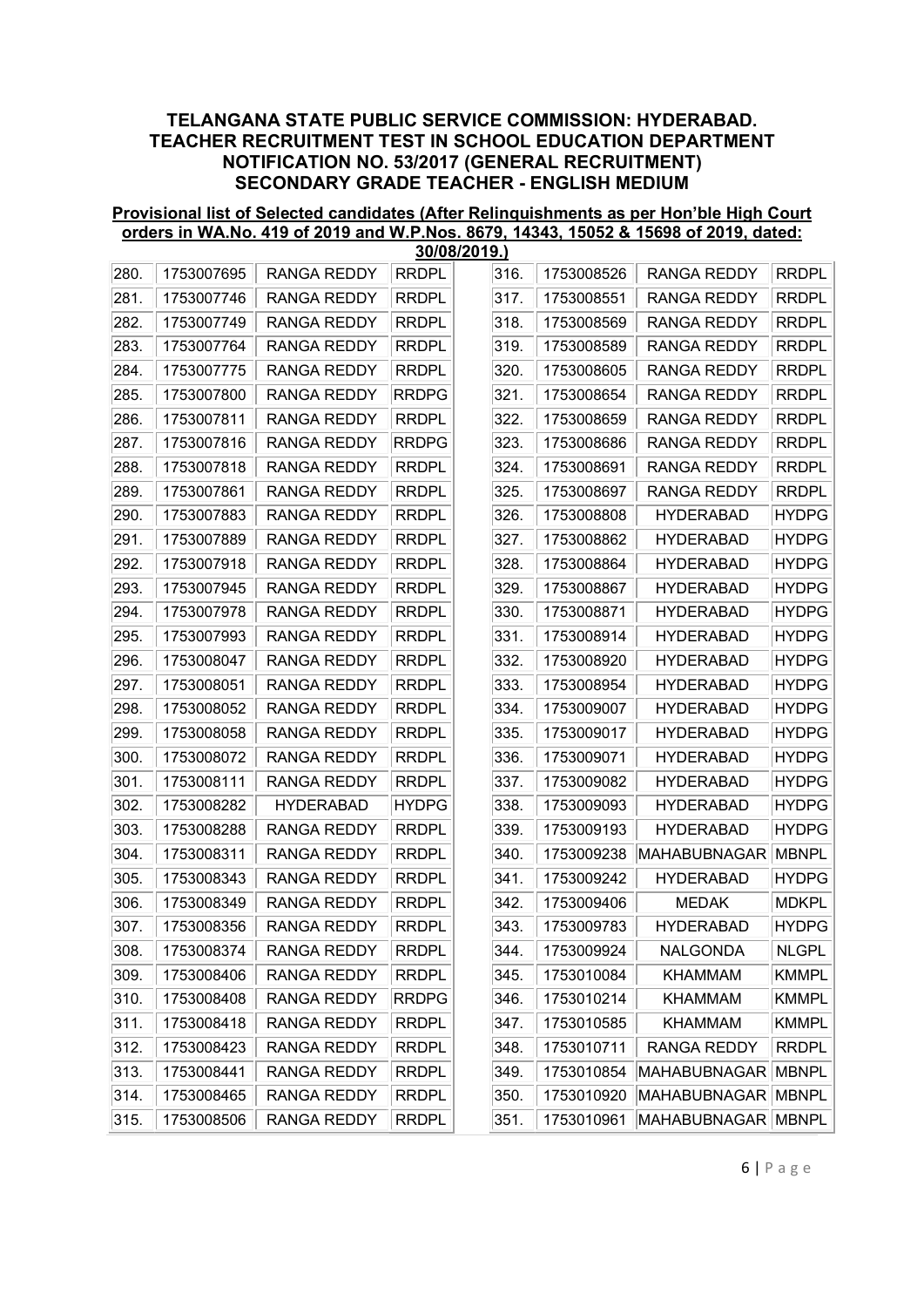#### Provisional list of Selected candidates (After Relinquishments as per Hon'ble High Court orders in WA.No. 419 of 2019 and W.P.Nos. 8679, 14343, 15052 & 15698 of 2019, dated: 30/08/2019.)

|      |            |                               |              | ן.כּוּ ט∡טסוטכ |            |                    |              |
|------|------------|-------------------------------|--------------|----------------|------------|--------------------|--------------|
| 352. | 1753010980 | MAHABUBNAGAR                  | <b>MBNPL</b> | 388.           | 1753012216 | <b>ADILABAD</b>    | <b>ADBPL</b> |
| 353. | 1753010995 | MAHABUBNAGAR MBNPL            |              | 389.           | 1753012217 | <b>ADILABAD</b>    | <b>ADBPL</b> |
| 354. | 1753011009 | MAHABUBNAGAR                  | <b>MBNPL</b> | 390.           | 1753012223 | <b>ADILABAD</b>    | <b>ADBPL</b> |
| 355. | 1753011024 | MAHABUBNAGAR                  | <b>MBNPL</b> | 391.           | 1753012264 | <b>ADILABAD</b>    | <b>ADBPL</b> |
| 356. | 1753011050 | MAHABUBNAGAR                  | <b>MBNPL</b> | 392.           | 1753012310 | <b>ADILABAD</b>    | <b>ADBPL</b> |
| 357. | 1753011055 | <b>MAHABUBNAGAR</b>           | <b>MBNPL</b> | 393.           | 1753012320 | <b>ADILABAD</b>    | <b>ADBPL</b> |
| 358. | 1753011152 | <b>RANGA REDDY</b>            | <b>RRDPL</b> | 394.           | 1753012424 | <b>ADILABAD</b>    | <b>ADBPL</b> |
| 359. | 1753011202 | MAHABUBNAGAR                  | <b>MBNPL</b> | 395.           | 1753012510 | <b>ADILABAD</b>    | <b>ADBPL</b> |
| 360. | 1753011239 | MAHABUBNAGAR                  | <b>MBNPL</b> | 396.           | 1753012551 | <b>ADILABAD</b>    | <b>ADBPL</b> |
| 361. | 1753011313 | <b>MAHABUBNAGAR</b>           | <b>MBNPL</b> | 397.           | 1753012555 | <b>ADILABAD</b>    | <b>ADBPL</b> |
| 362. | 1753011397 | MAHABUBNAGAR <sup> </sup>     | <b>MBNPL</b> | 398.           | 1753012609 | <b>ADILABAD</b>    | <b>ADBPL</b> |
| 363. | 1753011419 | <b>MAHABUBNAGAR</b>           | <b>MBNPL</b> | 399.           | 1753012631 | <b>ADILABAD</b>    | <b>ADBPL</b> |
| 364. | 1753011445 | MAHABUBNAGAR                  | <b>MBNPL</b> | 400.           | 1753012691 | <b>ADILABAD</b>    | <b>ADBPL</b> |
| 365. | 1753011447 | MAHABUBNAGAR MBNPL            |              | 401.           | 1753012790 | <b>ADILABAD</b>    | <b>ADBPL</b> |
| 366. | 1753011468 | MAHABUBNAGAR                  | <b>MBNPL</b> | 402.           | 1753012864 | <b>ADILABAD</b>    | <b>ADBPL</b> |
| 367. | 1753011555 | <b>MAHABUBNAGAR</b>           | <b>MBNPL</b> | 403.           | 1753012865 | <b>ADILABAD</b>    | <b>ADBPL</b> |
| 368. | 1753011638 | <b>MAHABUBNAGAR</b>           | <b>MBNPL</b> | 404.           | 1753012942 | <b>ADILABAD</b>    | <b>ADBPL</b> |
| 369. | 1753011644 | MAHABUBNAGAR                  | <b>MBNPL</b> | 405.           | 1753013019 | <b>ADILABAD</b>    | <b>ADBPL</b> |
| 370. | 1753011709 | <b>MAHABUBNAGAR</b>           | <b>MBNPL</b> | 406.           | 1753013036 | <b>ADILABAD</b>    | <b>ADBPL</b> |
| 371. | 1753011718 | MAHABUBNAGAR                  | <b>MBNPL</b> | 407.           | 1753013081 | <b>ADILABAD</b>    | <b>ADBPL</b> |
| 372. | 1753011752 | MAHABUBNAGAR <sup> </sup>     | <b>MBNPL</b> | 408.           | 1753013142 | <b>ADILABAD</b>    | <b>ADBPL</b> |
| 373. | 1753011753 | MAHABUBNAGAR                  | <b>MBNPL</b> | 409.           | 1753013232 | <b>ADILABAD</b>    | <b>ADBPL</b> |
| 374. | 1753011767 | <b>RANGA REDDY</b>            | <b>RRDPL</b> | 410.           | 1753013281 | <b>ADILABAD</b>    | <b>ADBPL</b> |
| 375. | 1753011792 | MAHABUBNAGAR                  | <b>MBNPL</b> | 411.           | 1753013282 | <b>ADILABAD</b>    | <b>ADBPL</b> |
| 376. | 1753011840 | <b>ADILABAD</b>               | <b>ADBPL</b> | 412.           | 1753013319 | <b>ADILABAD</b>    | <b>ADBPL</b> |
| 377. | 1753011853 | <b>ADILABAD</b>               | <b>ADBPL</b> | 413.           | 1753013353 | <b>ADILABAD</b>    | <b>ADBPL</b> |
| 378. | 1753011931 | <b>ADILABAD</b>               | <b>ADBPL</b> | 414.           | 1753013358 | <b>ADILABAD</b>    | <b>ADBPL</b> |
| 379. | 1753011956 | <b>ADILABAD</b>               | <b>ADBPL</b> | 415.           | 1753013361 | <b>RANGA REDDY</b> | <b>RRDPL</b> |
| 380. |            | 1753011960 MAHABUBNAGAR MBNPL |              | 416.           | 1753013499 | ADILABAD           | <b>ADBPL</b> |
| 381. | 1753011978 | <b>ADILABAD</b>               | ADBPL        | 417.           | 1753013531 | <b>ADILABAD</b>    | <b>ADBPL</b> |
| 382. | 1753012010 | <b>ADILABAD</b>               | ADBPL        | 418.           | 1753013661 | <b>ADILABAD</b>    | ADBPL        |
| 383. | 1753012013 | <b>ADILABAD</b>               | ADBPG        | 419.           | 1753013755 | <b>ADILABAD</b>    | ADBPG        |
| 384. | 1753012136 | <b>ADILABAD</b>               | ADBPL        | 420.           | 1753013830 | <b>ADILABAD</b>    | ADBPL        |
| 385. | 1753012166 | <b>ADILABAD</b>               | ADBPL        | 421.           | 1753013935 | <b>ADILABAD</b>    | ADBPL        |
| 386. | 1753012195 | <b>ADILABAD</b>               | <b>ADBPL</b> | 422.           | 1753013937 | <b>ADILABAD</b>    | ADBPL        |
| 387. | 1753012198 | <b>RANGA REDDY</b>            | <b>RRDPL</b> | 423.           | 1753014004 | NIZAMABAD          | NZBPL        |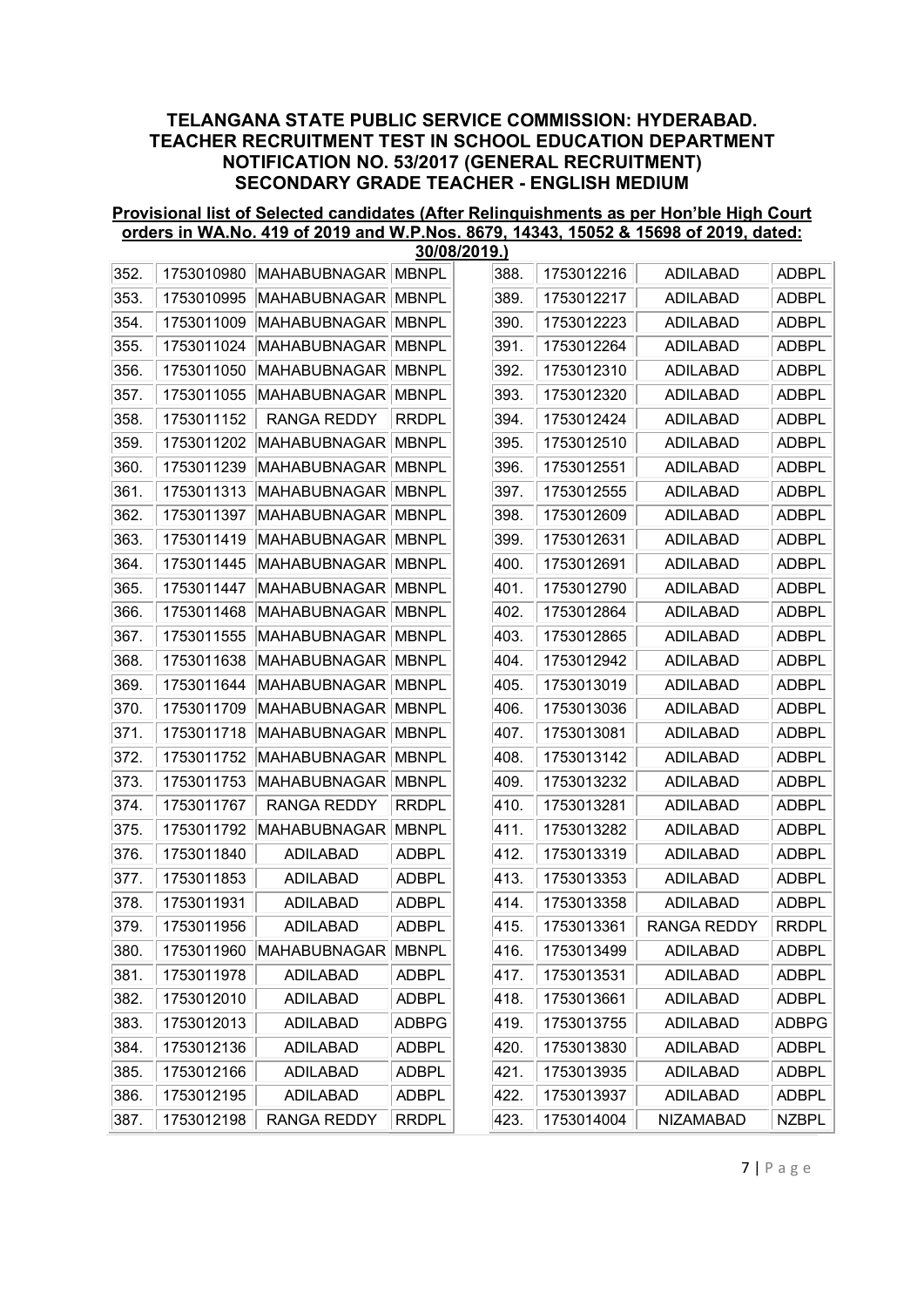#### Provisional list of Selected candidates (After Relinquishments as per Hon'ble High Court orders in WA.No. 419 of 2019 and W.P.Nos. 8679, 14343, 15052 & 15698 of 2019, dated: 30/08/2019.)

|      |            |                    | <u> JUIUOIZU 19. J</u> |      |            |                     |              |
|------|------------|--------------------|------------------------|------|------------|---------------------|--------------|
| 424. | 1753014010 | <b>ADILABAD</b>    | <b>ADBPL</b>           | 460. | 1753015859 | <b>RANGA REDDY</b>  | <b>RRDPL</b> |
| 425. | 1753014034 | <b>ADILABAD</b>    | <b>ADBPL</b>           | 461. | 1753015877 | WARANGAL            | <b>WGLPG</b> |
| 426. | 1753014063 | <b>ADILABAD</b>    | <b>ADBPL</b>           | 462. | 1753015917 | <b>MAHABUBNAGAR</b> | <b>MBNPL</b> |
| 427. | 1753014068 | <b>ADILABAD</b>    | <b>ADBPL</b>           | 463. | 1753015980 | <b>HYDERABAD</b>    | <b>HYDPG</b> |
| 428. | 1753014100 | <b>ADILABAD</b>    | <b>ADBPL</b>           | 464. | 1753016057 | <b>RANGA REDDY</b>  | <b>RRDPL</b> |
| 429. | 1753014151 | <b>ADILABAD</b>    | <b>ADBPL</b>           | 465. | 1753016064 | WARANGAL            | WGLPG        |
| 430. | 1753014162 | <b>ADILABAD</b>    | <b>ADBPL</b>           | 466. | 1753016123 | WARANGAL            | <b>WGLPG</b> |
| 431. | 1753014173 | <b>ADILABAD</b>    | <b>ADBPL</b>           | 467. | 1753016126 | <b>RANGA REDDY</b>  | <b>RRDPL</b> |
| 432. | 1753014175 | <b>ADILABAD</b>    | <b>ADBPL</b>           | 468. | 1753016179 | <b>RANGA REDDY</b>  | <b>RRDPL</b> |
| 433. | 1753014180 | <b>ADILABAD</b>    | <b>ADBPL</b>           | 469. | 1753016271 | WARANGAL            | <b>WGLPG</b> |
| 434. | 1753014185 | <b>ADILABAD</b>    | <b>ADBPL</b>           | 470. | 1753016285 | <b>MEDAK</b>        | <b>MDKPG</b> |
| 435. | 1753014193 | <b>ADILABAD</b>    | <b>ADBPL</b>           | 471. | 1753016300 | <b>RANGA REDDY</b>  | <b>RRDPL</b> |
| 436. | 1753014232 | <b>ADILABAD</b>    | <b>ADBPL</b>           | 472. | 1753016314 | WARANGAL            | WGLPG        |
| 437. | 1753014354 | <b>ADILABAD</b>    | <b>ADBPL</b>           | 473. | 1753016477 | <b>HYDERABAD</b>    | <b>HYDPG</b> |
| 438. | 1753014404 | <b>RANGA REDDY</b> | <b>RRDPL</b>           | 474. | 1753016489 | WARANGAL            | <b>WGLPG</b> |
| 439. | 1753014503 | <b>ADILABAD</b>    | <b>ADBPL</b>           | 475. | 1753016599 | <b>RANGA REDDY</b>  | <b>RRDPL</b> |
| 440. | 1753014618 | <b>ADILABAD</b>    | <b>ADBPL</b>           | 476. | 1753016737 | <b>NALGONDA</b>     | <b>NLGPL</b> |
| 441. | 1753014700 | <b>RANGA REDDY</b> | <b>RRDPG</b>           | 477. | 1753016748 | <b>NALGONDA</b>     | <b>NLGPL</b> |
| 442. | 1753014725 | <b>ADILABAD</b>    | <b>ADBPL</b>           | 478. | 1753016870 | <b>NALGONDA</b>     | <b>NLGPL</b> |
| 443. | 1753014831 | <b>ADILABAD</b>    | <b>ADBPL</b>           | 479. | 1753016899 | NALGONDA            | <b>NLGPL</b> |
| 444. | 1753014852 | <b>ADILABAD</b>    | <b>ADBPL</b>           | 480. | 1753016953 | <b>NALGONDA</b>     | <b>NLGPL</b> |
| 445. | 1753015016 | <b>ADILABAD</b>    | <b>ADBPL</b>           | 481. | 1753016954 | <b>NALGONDA</b>     | <b>NLGPL</b> |
| 446. | 1753015155 | <b>WARANGAL</b>    | <b>WGLPG</b>           | 482. | 1753016973 | <b>NALGONDA</b>     | <b>NLGPL</b> |
| 447. | 1753015157 | <b>ADILABAD</b>    | <b>ADBPL</b>           | 483. | 1753017000 | <b>HYDERABAD</b>    | <b>HYDPG</b> |
| 448. | 1753015169 | <b>RANGA REDDY</b> | <b>RRDPL</b>           | 484. | 1753017067 | <b>NALGONDA</b>     | <b>NLGPL</b> |
| 449. | 1753015179 | <b>ADILABAD</b>    | <b>ADBPL</b>           | 485. | 1753017070 | <b>NALGONDA</b>     | <b>NLGPL</b> |
| 450. | 1753015302 | <b>ADILABAD</b>    | <b>ADBPL</b>           | 486. | 1753017118 | <b>RANGA REDDY</b>  | <b>RRDPL</b> |
| 451. | 1753015321 | <b>ADILABAD</b>    | <b>ADBPL</b>           | 487. | 1753017341 | <b>NALGONDA</b>     | <b>NLGPL</b> |
| 452. | 1753015388 | <b>ADILABAD</b>    | <b>ADBPL</b>           | 488. | 1753017368 | NALGONDA            | <b>NLGPL</b> |
| 453. | 1753015489 | <b>ADILABAD</b>    | <b>ADBPL</b>           | 489. | 1753017406 | <b>RANGA REDDY</b>  | <b>RRDPL</b> |
| 454. | 1753015537 | <b>ADILABAD</b>    | ADBPL                  | 490. | 1753017458 | <b>RANGA REDDY</b>  | <b>RRDPL</b> |
| 455. | 1753015550 | <b>ADILABAD</b>    | <b>ADBPL</b>           | 491. | 1753017588 | <b>RANGA REDDY</b>  | <b>RRDPL</b> |
| 456. | 1753015651 | WARANGAL           | <b>WGLPG</b>           | 492. | 1753017602 | <b>NALGONDA</b>     | <b>NLGPL</b> |
| 457. | 1753015667 | MAHABUBNAGAR       | <b>MBNPL</b>           | 493. | 1753017607 | <b>NALGONDA</b>     | <b>NLGPL</b> |
| 458. | 1753015715 | ADILABAD           | <b>ADBPL</b>           | 494. | 1753017651 | <b>NALGONDA</b>     | <b>NLGPL</b> |
| 459. | 1753015795 | ADILABAD           | <b>ADBPL</b>           | 495. | 1753017655 | <b>HYDERABAD</b>    | <b>HYDPG</b> |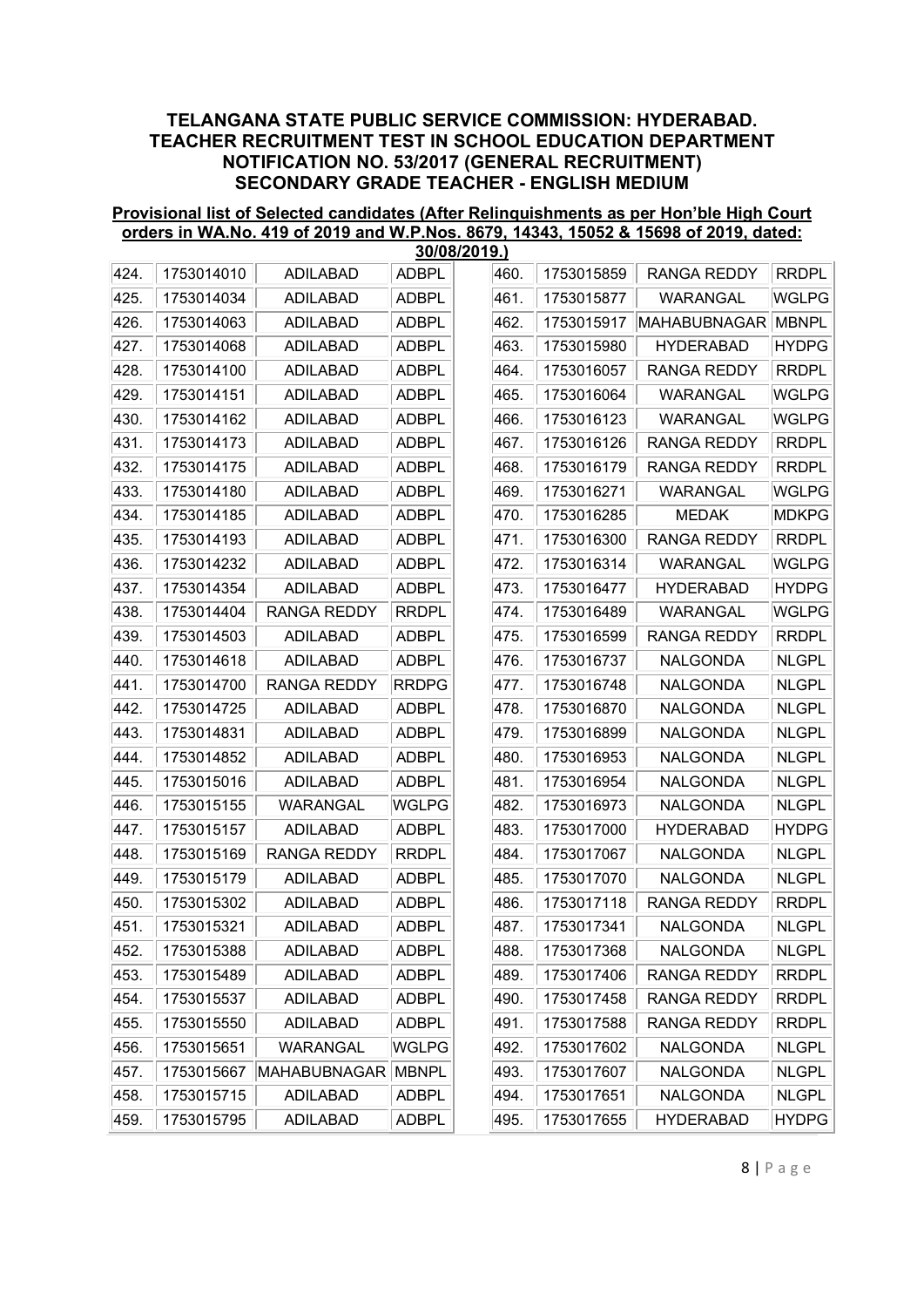#### Provisional list of Selected candidates (After Relinquishments as per Hon'ble High Court orders in WA.No. 419 of 2019 and W.P.Nos. 8679, 14343, 15052 & 15698 of 2019, dated: 30/08/2019.)

|      |            |                           |              | <b>JUIUOI</b> ∠U I J.J |                 |                    |              |
|------|------------|---------------------------|--------------|------------------------|-----------------|--------------------|--------------|
| 496. | 1753017741 | <b>NALGONDA</b>           | <b>NLGPL</b> | 532.                   | 1753019567      | <b>HYDERABAD</b>   | <b>HYDPG</b> |
| 497. | 1753017781 | <b>RANGA REDDY</b>        | <b>RRDPL</b> | 533.                   | 1753019580      | <b>HYDERABAD</b>   | <b>HYDPG</b> |
| 498. | 1753018021 | <b>RANGA REDDY</b>        | <b>RRDPG</b> | 534.                   | 1753019590      | <b>NALGONDA</b>    | <b>NLGPL</b> |
| 499. | 1753018210 | NALGONDA                  | <b>NLGPL</b> | 535.                   | 1753019695      | NALGONDA           | <b>NLGPL</b> |
| 500. | 1753018274 | <b>NALGONDA</b>           | <b>NLGPL</b> | 536.                   | 1753019780      | <b>RANGA REDDY</b> | <b>RRDPL</b> |
| 501. | 1753018302 | <b>NALGONDA</b>           | <b>NLGPL</b> | 537.                   | 1753019800      | <b>RANGA REDDY</b> | <b>RRDPL</b> |
| 502. | 1753018430 | NALGONDA                  | <b>NLGPL</b> | 538.                   | 1753019861      | NALGONDA           | <b>NLGPL</b> |
| 503. | 1753018458 | <b>NALGONDA</b>           | <b>NLGPL</b> | 539.                   | 1753019945      | <b>NALGONDA</b>    | <b>NLGPL</b> |
| 504. | 1753018499 | <b>HYDERABAD</b>          | <b>HYDPG</b> | 540.                   | 1753019975      | <b>NALGONDA</b>    | <b>NLGPL</b> |
| 505. | 1753018663 | <b>RANGA REDDY</b>        | <b>RRDPL</b> | 541.                   | 1753019986      | <b>RANGA REDDY</b> | <b>RRDPL</b> |
| 506. | 1753018680 | <b>NALGONDA</b>           | <b>NLGPL</b> | 542.                   | 1753020000      | <b>ADILABAD</b>    | <b>ADBPL</b> |
| 507. | 1753018791 | <b>NALGONDA</b>           | <b>NLGPL</b> | 543.                   | 1753020047      | <b>RANGA REDDY</b> | <b>RRDPL</b> |
| 508. | 1753018844 | <b>NALGONDA</b>           | <b>NLGPL</b> | 544.                   | 1753020148      | <b>KARIMNAGAR</b>  | <b>KRMPG</b> |
| 509. | 1753018869 | NALGONDA                  | <b>NLGPL</b> | 545.                   | 1753020157      | <b>KARIMNAGAR</b>  | <b>KRMPG</b> |
| 510. | 1753019042 | <b>NALGONDA</b>           | <b>NLGPL</b> | 546.                   | 1753020177      | <b>MEDAK</b>       | <b>MDKPL</b> |
| 511. | 1753019102 | <b>NALGONDA</b>           | <b>NLGPL</b> | 547.                   | 1753020199      | <b>KARIMNAGAR</b>  | <b>KRMPG</b> |
| 512. | 1753019241 | <b>HYDERABAD</b>          | <b>HYDPG</b> | 548.                   | 1753020277      | <b>KARIMNAGAR</b>  | <b>KRMPG</b> |
| 513. | 1753019279 | <b>RANGA REDDY</b>        | <b>RRDPL</b> | 549.                   | 1753020333      | <b>KARIMNAGAR</b>  | <b>KRMPG</b> |
| 514. | 1753019280 | <b>HYDERABAD</b>          | <b>HYDPG</b> | 550.                   | 1753020344      | <b>MEDAK</b>       | <b>MDKPL</b> |
| 515. | 1753019287 | <b>HYDERABAD</b>          | <b>HYDPG</b> | 551.                   | 1753020518      | <b>RANGA REDDY</b> | <b>RRDPL</b> |
| 516. | 1753019289 | <b>HYDERABAD</b>          | <b>HYDPG</b> | 552.                   | 1753020527      | <b>KARIMNAGAR</b>  | <b>KRMPG</b> |
| 517. | 1753019295 | <b>HYDERABAD</b>          | <b>HYDPG</b> | 553.                   | 1753020559      | <b>KARIMNAGAR</b>  | <b>KRMPG</b> |
| 518. | 1753019304 | <b>HYDERABAD</b>          | <b>HYDPG</b> | 554.                   | 1753020585      | <b>RANGA REDDY</b> | <b>RRDPL</b> |
| 519. | 1753019311 | <b>HYDERABAD</b>          | <b>HYDPG</b> | 555.                   | 1753020613      | <b>KARIMNAGAR</b>  | <b>KRMPG</b> |
| 520. | 1753019333 | <b>HYDERABAD</b>          | <b>HYDPG</b> | 556.                   | 1753020674      | <b>RANGA REDDY</b> | <b>RRDPL</b> |
| 521. | 1753019350 | <b>NALGONDA</b>           | <b>NLGPL</b> | 557.                   | 1753020683      | <b>HYDERABAD</b>   | <b>HYDPG</b> |
| 522. | 1753019360 | <b>RANGA REDDY</b>        | <b>RRDPL</b> | 558.                   | 1753020732      | <b>KARIMNAGAR</b>  | <b>KRMPG</b> |
| 523. | 1753019364 | <b>HYDERABAD</b>          | <b>HYDPG</b> | 559.                   | 1753020783      | <b>HYDERABAD</b>   | <b>HYDPG</b> |
| 524. |            | 1753019378    RANGA REDDY | <b>RRDPL</b> |                        | 560. 1753020905 | KARIMNAGAR         | KRMPG        |
| 525. | 1753019391 | <b>HYDERABAD</b>          | <b>HYDPG</b> | 561.                   | 1753020956      | <b>KARIMNAGAR</b>  | <b>KRMPG</b> |
| 526. | 1753019432 | <b>HYDERABAD</b>          | <b>HYDPG</b> | 562.                   | 1753021226      | <b>ADILABAD</b>    | ADBPL        |
| 527. | 1753019444 | <b>HYDERABAD</b>          | <b>HYDPG</b> | 563.                   | 1753021299      | <b>KARIMNAGAR</b>  | <b>KRMPG</b> |
| 528. | 1753019501 | <b>HYDERABAD</b>          | <b>HYDPG</b> | 564.                   | 1753021328      | NIZAMABAD          | <b>NZBPG</b> |
| 529. | 1753019510 | <b>HYDERABAD</b>          | <b>HYDPG</b> | 565.                   | 1753021367      | <b>ADILABAD</b>    | <b>ADBPL</b> |
| 530. | 1753019557 | <b>HYDERABAD</b>          | <b>HYDPG</b> | 566.                   | 1753021416      | <b>KARIMNAGAR</b>  | <b>KRMPL</b> |
| 531. | 1753019561 | <b>HYDERABAD</b>          | <b>HYDPG</b> | 567.                   | 1753021428      | <b>KARIMNAGAR</b>  | <b>KRMPG</b> |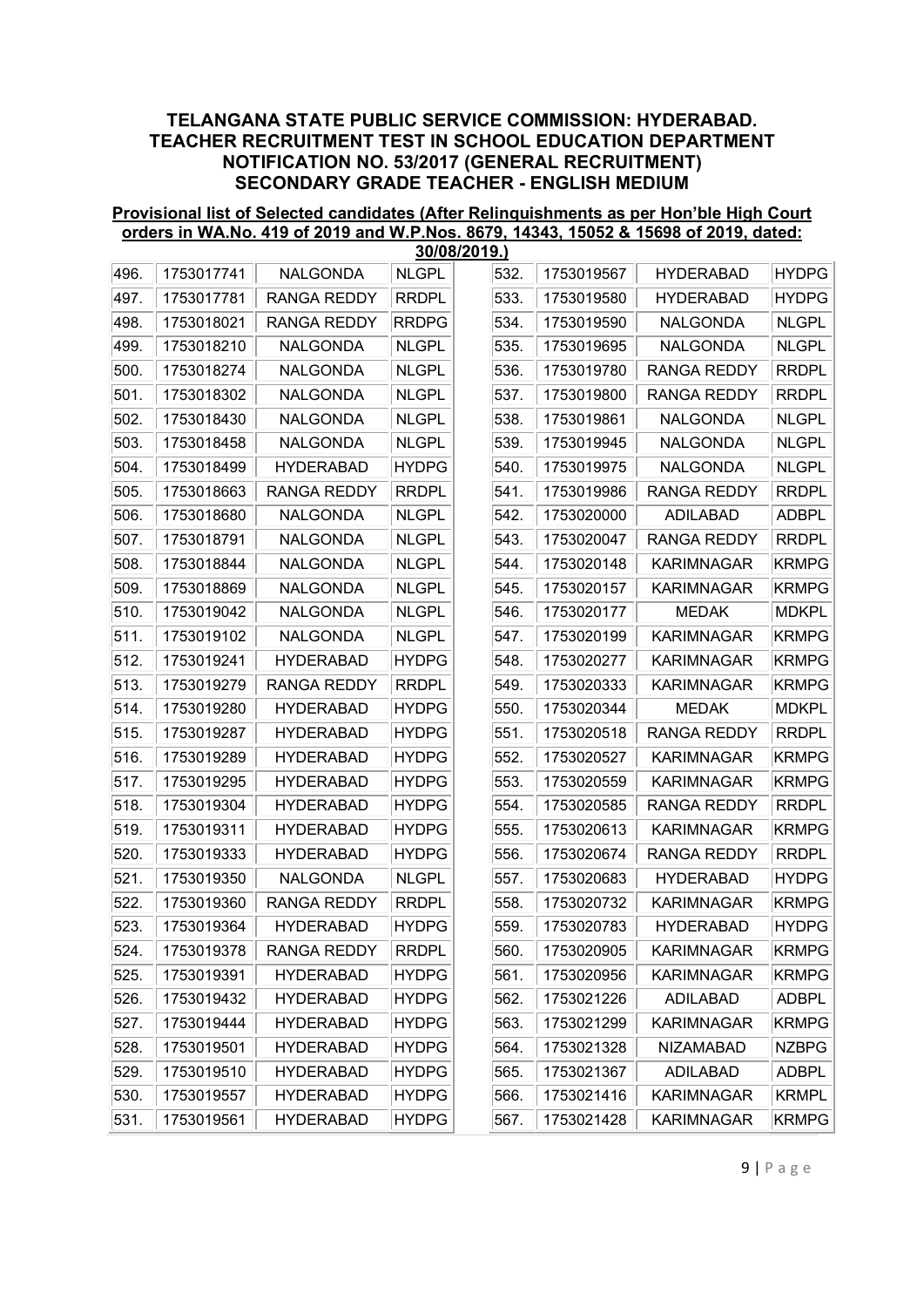#### Provisional list of Selected candidates (After Relinquishments as per Hon'ble High Court orders in WA.No. 419 of 2019 and W.P.Nos. 8679, 14343, 15052 & 15698 of 2019, dated: 30/08/2019.)

|      |            |                    |              | 30/08/ZU19.) |            |                    |              |
|------|------------|--------------------|--------------|--------------|------------|--------------------|--------------|
| 568. | 1753021450 | <b>NIZAMABAD</b>   | <b>NZBPL</b> | 604.         | 1753023254 | <b>NIZAMABAD</b>   | <b>NZBPL</b> |
| 569. | 1753021475 | <b>KARIMNAGAR</b>  | <b>KRMPL</b> | 605.         | 1753023256 | <b>NIZAMABAD</b>   | <b>NZBPL</b> |
| 570. | 1753021523 | <b>HYDERABAD</b>   | <b>HYDPG</b> | 606.         | 1753023528 | <b>NIZAMABAD</b>   | <b>NZBPL</b> |
| 571. | 1753021732 | <b>RANGA REDDY</b> | <b>RRDPL</b> | 607.         | 1753023544 | <b>NIZAMABAD</b>   | <b>NZBPL</b> |
| 572. | 1753021800 | <b>NIZAMABAD</b>   | <b>NZBPL</b> | 608.         | 1753023623 | <b>NIZAMABAD</b>   | <b>NZBPL</b> |
| 573. | 1753021899 | <b>KARIMNAGAR</b>  | <b>KRMPG</b> | 609.         | 1753023633 | <b>NIZAMABAD</b>   | <b>NZBPL</b> |
| 574. | 1753021904 | <b>RANGA REDDY</b> | <b>RRDPL</b> | 610.         | 1753023729 | <b>NIZAMABAD</b>   | <b>NZBPL</b> |
| 575. | 1753021944 | <b>NIZAMABAD</b>   | <b>NZBPG</b> | 611.         | 1753023747 | <b>NIZAMABAD</b>   | <b>NZBPG</b> |
| 576. | 1753021958 | <b>NIZAMABAD</b>   | <b>NZBPG</b> | 612.         | 1753023761 | <b>NIZAMABAD</b>   | <b>NZBPL</b> |
| 577. | 1753021975 | <b>KARIMNAGAR</b>  | KRMPG        | 613.         | 1753023786 | <b>KHAMMAM</b>     | <b>KMMPL</b> |
| 578. | 1753021977 | <b>KARIMNAGAR</b>  | <b>KRMPL</b> | 614.         | 1753023814 | <b>NIZAMABAD</b>   | <b>NZBPL</b> |
| 579. | 1753022009 | <b>HYDERABAD</b>   | <b>HYDPG</b> | 615.         | 1753023839 | <b>NIZAMABAD</b>   | <b>NZBPL</b> |
| 580. | 1753022033 | <b>MEDAK</b>       | <b>MDKPL</b> | 616.         | 1753023873 | <b>NIZAMABAD</b>   | <b>NZBPG</b> |
| 581. | 1753022079 | <b>NIZAMABAD</b>   | <b>NZBPL</b> | 617.         | 1753023922 | <b>NIZAMABAD</b>   | <b>NZBPL</b> |
| 582. | 1753022118 | <b>KARIMNAGAR</b>  | <b>KRMPG</b> | 618.         | 1753023962 | <b>NIZAMABAD</b>   | <b>NZBPL</b> |
| 583. | 1753022192 | <b>NIZAMABAD</b>   | <b>NZBPL</b> | 619.         | 1753024104 | <b>HYDERABAD</b>   | <b>HYDPG</b> |
| 584. | 1753022317 | <b>KARIMNAGAR</b>  | <b>KRMPG</b> | 620.         | 1753024231 | <b>RANGA REDDY</b> | <b>RRDPL</b> |
| 585. | 1753022328 | <b>RANGA REDDY</b> | <b>RRDPL</b> | 621.         | 1753024234 | <b>NIZAMABAD</b>   | <b>NZBPL</b> |
| 586. | 1753022335 | <b>NIZAMABAD</b>   | <b>NZBPL</b> | 622.         | 1753024421 | <b>NIZAMABAD</b>   | <b>NZBPL</b> |
| 587. | 1753022346 | <b>KARIMNAGAR</b>  | <b>KRMPG</b> | 623.         | 1753024427 | <b>RANGA REDDY</b> | <b>RRDPL</b> |
| 588. | 1753022387 | <b>KARIMNAGAR</b>  | <b>KRMPG</b> | 624.         | 1753024459 | <b>NIZAMABAD</b>   | <b>NZBPL</b> |
| 589. | 1753022459 | ADILABAD           | <b>ADBPL</b> | 625.         | 1753024664 | <b>NIZAMABAD</b>   | <b>NZBPL</b> |
| 590. | 1753022512 | <b>NIZAMABAD</b>   | <b>NZBPL</b> | 626.         | 1753024674 | <b>MEDAK</b>       | <b>MDKPL</b> |
| 591. | 1753022588 | <b>KARIMNAGAR</b>  | <b>KRMPG</b> | 627.         | 1753024704 | <b>NIZAMABAD</b>   | <b>NZBPL</b> |
| 592. | 1753022617 | <b>RANGA REDDY</b> | <b>RRDPL</b> | 628.         | 1753024740 | <b>NIZAMABAD</b>   | <b>NZBPL</b> |
| 593. | 1753022637 | <b>NIZAMABAD</b>   | <b>NZBPL</b> | 629.         | 1753024856 | <b>NIZAMABAD</b>   | <b>NZBPL</b> |
| 594. | 1753022696 | <b>NIZAMABAD</b>   | <b>NZBPG</b> | 630.         | 1753024909 | <b>NIZAMABAD</b>   | <b>NZBPL</b> |
| 595. | 1753022716 | <b>NIZAMABAD</b>   | <b>NZBPL</b> | 631.         | 1753024945 | <b>MEDAK</b>       | <b>MDKPL</b> |
| 596. | 1753022730 | KARIMNAGAR         | KRMPG        | 632.         | 1753024959 | <b>NIZAMABAD</b>   | <b>NZBPL</b> |
| 597. | 1753022863 | <b>KARIMNAGAR</b>  | <b>KRMPL</b> | 633.         | 1753024968 | RANGA REDDY        | <b>RRDPL</b> |
| 598. | 1753023021 | <b>KARIMNAGAR</b>  | <b>KRMPG</b> | 634.         | 1753025064 | <b>NIZAMABAD</b>   | <b>NZBPL</b> |
| 599. | 1753023102 | <b>KARIMNAGAR</b>  | KRMPG        | 635.         | 1753025183 | NIZAMABAD          | <b>NZBPL</b> |
| 600. | 1753023161 | <b>KARIMNAGAR</b>  | <b>KRMPL</b> | 636.         | 1753025230 | <b>MEDAK</b>       | <b>MDKPL</b> |
| 601. | 1753023180 | <b>RANGA REDDY</b> | <b>RRDPL</b> | 637.         | 1753025238 | <b>MEDAK</b>       | <b>MDKPL</b> |
| 602. | 1753023198 | <b>KARIMNAGAR</b>  | <b>KRMPG</b> | 638.         | 1753025254 | <b>MEDAK</b>       | <b>MDKPL</b> |
| 603. | 1753023248 | NIZAMABAD          | <b>NZBPG</b> | 639.         | 1753025276 | <b>MEDAK</b>       | <b>MDKPL</b> |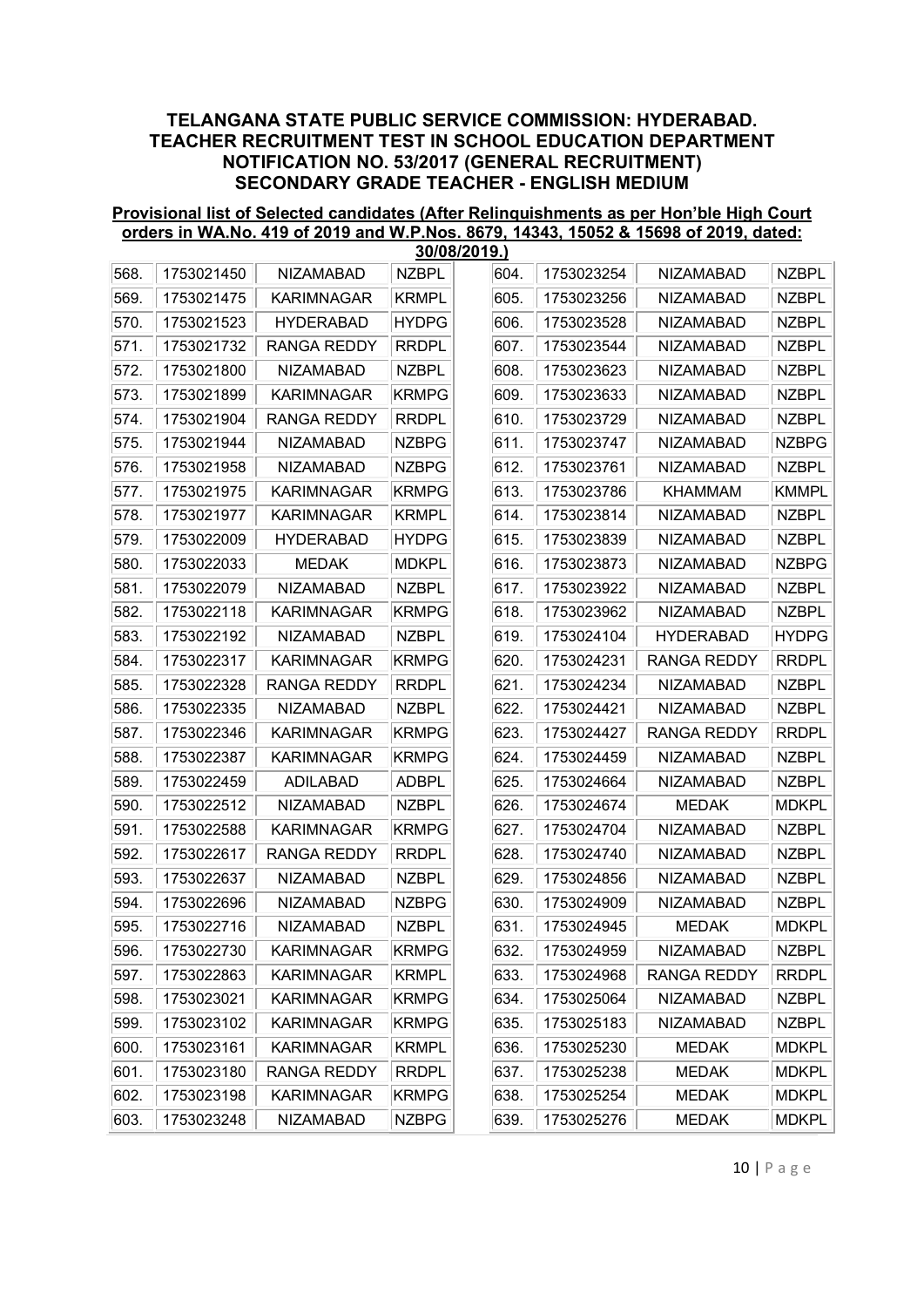#### Provisional list of Selected candidates (After Relinquishments as per Hon'ble High Court orders in WA.No. 419 of 2019 and W.P.Nos. 8679, 14343, 15052 & 15698 of 2019, dated: 30/08/2019.)

|      | 30/08/2019.) |                    |              |      |            |                    |              |  |  |  |  |
|------|--------------|--------------------|--------------|------|------------|--------------------|--------------|--|--|--|--|
| 640. | 1753025341   | <b>MEDAK</b>       | <b>MDKPL</b> | 676. | 1753026238 | <b>MEDAK</b>       | <b>MDKPL</b> |  |  |  |  |
| 641. | 1753025358   | <b>MEDAK</b>       | <b>MDKPG</b> | 677. | 1753026269 | <b>MEDAK</b>       | <b>MDKPL</b> |  |  |  |  |
| 642. | 1753025367   | <b>MEDAK</b>       | <b>MDKPL</b> | 678. | 1753026307 | <b>MEDAK</b>       | <b>MDKPL</b> |  |  |  |  |
| 643. | 1753025376   | <b>MEDAK</b>       | <b>MDKPL</b> | 679. | 1753026387 | <b>MEDAK</b>       | <b>MDKPL</b> |  |  |  |  |
| 644. | 1753025497   | <b>MEDAK</b>       | <b>MDKPL</b> | 680. | 1753026401 | <b>MEDAK</b>       | <b>MDKPL</b> |  |  |  |  |
| 645. | 1753025501   | <b>MEDAK</b>       | <b>MDKPL</b> | 681. | 1753026421 | <b>MEDAK</b>       | <b>MDKPL</b> |  |  |  |  |
| 646. | 1753025530   | <b>MEDAK</b>       | <b>MDKPL</b> | 682. | 1753026487 | <b>MEDAK</b>       | <b>MDKPL</b> |  |  |  |  |
| 647. | 1753025577   | <b>MEDAK</b>       | <b>MDKPL</b> | 683. | 1753026490 | <b>MEDAK</b>       | <b>MDKPL</b> |  |  |  |  |
| 648. | 1753025579   | <b>MEDAK</b>       | <b>MDKPL</b> | 684. | 1753026572 | <b>MEDAK</b>       | <b>MDKPL</b> |  |  |  |  |
| 649. | 1753025611   | <b>RANGA REDDY</b> | <b>RRDPL</b> | 685. | 1753026573 | <b>HYDERABAD</b>   | <b>HYDPG</b> |  |  |  |  |
| 650. | 1753025645   | <b>MEDAK</b>       | <b>MDKPL</b> | 686. | 1753026687 | <b>MEDAK</b>       | <b>MDKPL</b> |  |  |  |  |
| 651. | 1753025649   | <b>MEDAK</b>       | <b>MDKPL</b> | 687. | 1753026761 | <b>MEDAK</b>       | <b>MDKPL</b> |  |  |  |  |
| 652. | 1753025662   | <b>MEDAK</b>       | <b>MDKPL</b> | 688. | 1753026768 | <b>MEDAK</b>       | <b>MDKPL</b> |  |  |  |  |
| 653. | 1753025687   | <b>MEDAK</b>       | <b>MDKPL</b> | 689. | 1753026792 | <b>MEDAK</b>       | <b>MDKPL</b> |  |  |  |  |
| 654. | 1753025688   | <b>MEDAK</b>       | <b>MDKPL</b> | 690. | 1753026895 | <b>MEDAK</b>       | <b>MDKPL</b> |  |  |  |  |
| 655. | 1753025693   | <b>HYDERABAD</b>   | <b>HYDPG</b> | 691. | 1753026903 | <b>MEDAK</b>       | <b>MDKPL</b> |  |  |  |  |
| 656. | 1753025697   | <b>MEDAK</b>       | <b>MDKPL</b> | 692. | 1753026908 | <b>MEDAK</b>       | <b>MDKPL</b> |  |  |  |  |
| 657. | 1753025726   | <b>MEDAK</b>       | <b>MDKPL</b> | 693. | 1753026944 | <b>MEDAK</b>       | <b>MDKPL</b> |  |  |  |  |
| 658. | 1753025740   | <b>MEDAK</b>       | <b>MDKPL</b> | 694. | 1753026955 | <b>MEDAK</b>       | <b>MDKPL</b> |  |  |  |  |
| 659. | 1753025821   | <b>MEDAK</b>       | <b>MDKPL</b> | 695. | 1753026992 | <b>MEDAK</b>       | <b>MDKPG</b> |  |  |  |  |
| 660. | 1753025860   | <b>MEDAK</b>       | <b>MDKPL</b> | 696. | 1753027008 | <b>MEDAK</b>       | <b>MDKPL</b> |  |  |  |  |
| 661. | 1753025920   | <b>MEDAK</b>       | <b>MDKPL</b> | 697. | 1753027017 | <b>MEDAK</b>       | <b>MDKPL</b> |  |  |  |  |
| 662. | 1753025974   | <b>MEDAK</b>       | <b>MDKPL</b> | 698. | 1753027032 | <b>MEDAK</b>       | <b>MDKPL</b> |  |  |  |  |
| 663. | 1753025978   | <b>MEDAK</b>       | <b>MDKPL</b> | 699. | 1753027057 | <b>MEDAK</b>       | <b>MDKPL</b> |  |  |  |  |
| 664. | 1753026019   | <b>RANGA REDDY</b> | <b>RRDPL</b> | 700. | 1753027102 | <b>MEDAK</b>       | <b>MDKPL</b> |  |  |  |  |
| 665. | 1753026036   | <b>MEDAK</b>       | <b>MDKPG</b> | 701. | 1753027129 | <b>MEDAK</b>       | <b>MDKPL</b> |  |  |  |  |
| 666. | 1753026065   | <b>MEDAK</b>       | <b>MDKPL</b> | 702. | 1753027156 | <b>MEDAK</b>       | <b>MDKPL</b> |  |  |  |  |
| 667. | 1753026104   | <b>MEDAK</b>       | <b>MDKPL</b> | 703. | 1753027199 | <b>RANGA REDDY</b> | <b>RRDPL</b> |  |  |  |  |
| 668. | 1753026108   | MEDAK              | <b>MDKPL</b> | 704. | 1753027201 | MEDAK              | <b>MDKPL</b> |  |  |  |  |
| 669. | 1753026111   | <b>MEDAK</b>       | <b>MDKPL</b> | 705. | 1753027210 | <b>MEDAK</b>       | <b>MDKPL</b> |  |  |  |  |
| 670. | 1753026139   | MEDAK              | <b>MDKPL</b> | 706. | 1753027232 | <b>MEDAK</b>       | <b>MDKPL</b> |  |  |  |  |
| 671. | 1753026170   | <b>MEDAK</b>       | <b>MDKPG</b> | 707. | 1753027252 | <b>MEDAK</b>       | <b>MDKPL</b> |  |  |  |  |
| 672. | 1753026171   | <b>MEDAK</b>       | <b>MDKPL</b> | 708. | 1753027283 | <b>MEDAK</b>       | <b>MDKPL</b> |  |  |  |  |
| 673. | 1753026195   | <b>MEDAK</b>       | <b>MDKPL</b> | 709. | 1753027284 | <b>MEDAK</b>       | <b>MDKPL</b> |  |  |  |  |
| 674. | 1753026201   | <b>HYDERABAD</b>   | <b>HYDPG</b> | 710. | 1753027353 | MEDAK              | <b>MDKPL</b> |  |  |  |  |
| 675. | 1753026237   | MEDAK              | <b>MDKPL</b> | 711. | 1753027387 | <b>MEDAK</b>       | <b>MDKPL</b> |  |  |  |  |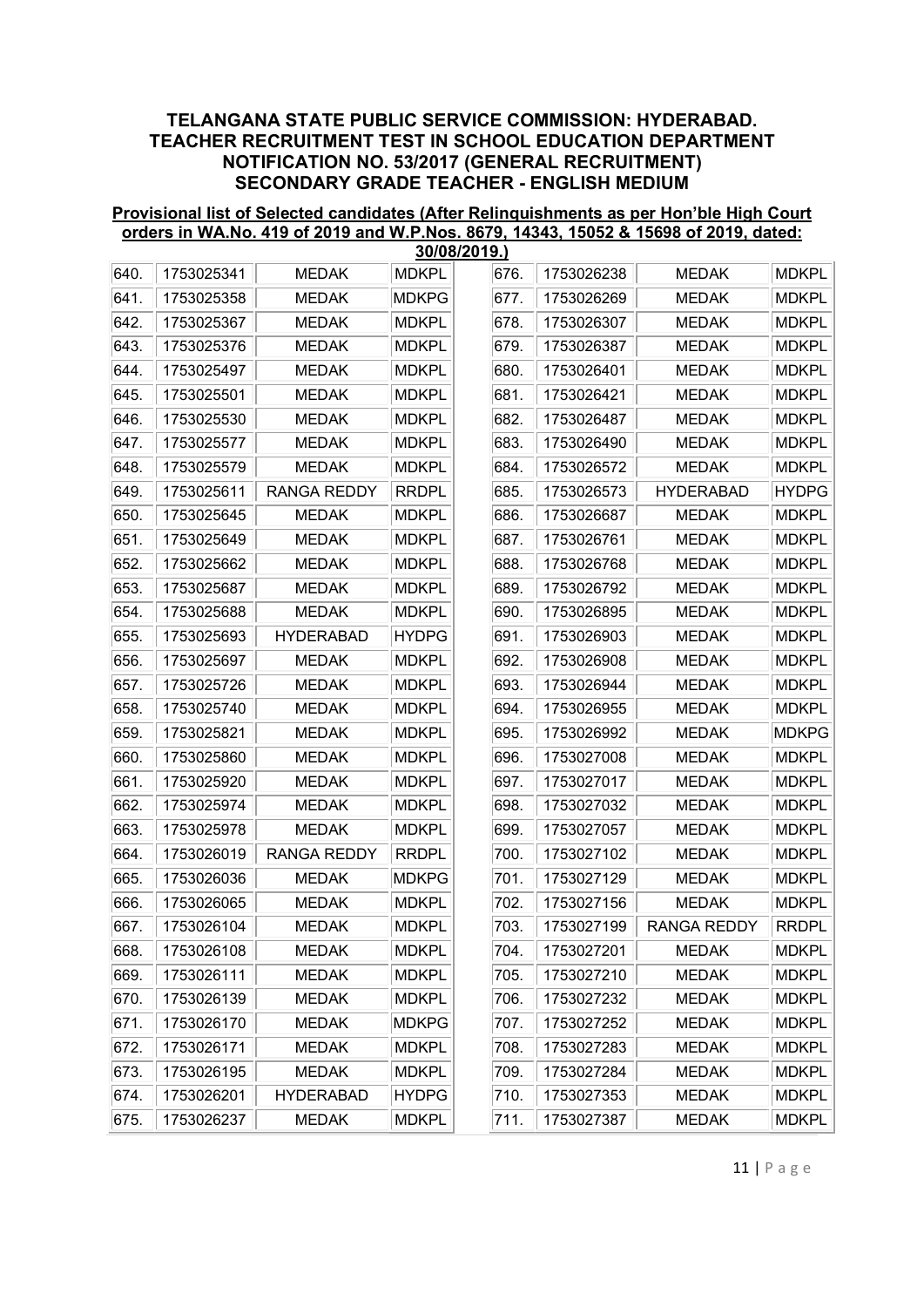#### Provisional list of Selected candidates (After Relinquishments as per Hon'ble High Court orders in WA.No. 419 of 2019 and W.P.Nos. 8679, 14343, 15052 & 15698 of 2019, dated: 30/08/2019.)

|      | 30/08/2019.) |                    |              |      |            |              |              |  |  |  |  |
|------|--------------|--------------------|--------------|------|------------|--------------|--------------|--|--|--|--|
| 712. | 1753027392   | <b>MEDAK</b>       | <b>MDKPL</b> | 738. | 1753028132 | <b>MEDAK</b> | <b>MDKPL</b> |  |  |  |  |
| 713. | 1753027408   | <b>MEDAK</b>       | <b>MDKPL</b> | 739. | 1753028162 | <b>MEDAK</b> | <b>MDKPL</b> |  |  |  |  |
| 714. | 1753027418   | <b>MEDAK</b>       | <b>MDKPL</b> | 740. | 1753028195 | <b>MEDAK</b> | <b>MDKPL</b> |  |  |  |  |
| 715. | 1753027474   | <b>MEDAK</b>       | <b>MDKPL</b> | 741. | 1753028383 | <b>MEDAK</b> | <b>MDKPL</b> |  |  |  |  |
| 716. | 1753027500   | <b>MEDAK</b>       | <b>MDKPL</b> | 742. | 1753028390 | <b>MEDAK</b> | <b>MDKPL</b> |  |  |  |  |
| 717. | 1753027562   | <b>MEDAK</b>       | <b>MDKPL</b> | 743. | 1753028502 | <b>MEDAK</b> | <b>MDKPL</b> |  |  |  |  |
| 718. | 1753027573   | <b>MEDAK</b>       | <b>MDKPL</b> | 744. | 1753028530 | <b>MEDAK</b> | <b>MDKPL</b> |  |  |  |  |
| 719. | 1753027615   | <b>MEDAK</b>       | <b>MDKPL</b> | 745. | 1753028554 | <b>MEDAK</b> | <b>MDKPL</b> |  |  |  |  |
| 720. | 1753027619   | <b>RANGA REDDY</b> | <b>RRDPL</b> | 746. | 1753028655 | <b>MEDAK</b> | <b>MDKPL</b> |  |  |  |  |
| 721. | 1753027678   | <b>MEDAK</b>       | <b>MDKPL</b> | 747. | 1753028678 | <b>MEDAK</b> | <b>MDKPL</b> |  |  |  |  |
| 722. | 1753027734   | <b>MEDAK</b>       | <b>MDKPL</b> | 748. | 1753028718 | <b>MEDAK</b> | <b>MDKPL</b> |  |  |  |  |
| 723. | 1753027758   | <b>MEDAK</b>       | <b>MDKPL</b> | 749. | 1753028778 | <b>MEDAK</b> | <b>MDKPL</b> |  |  |  |  |
| 724. | 1753027765   | <b>MEDAK</b>       | <b>MDKPL</b> | 750. | 1753028795 | <b>MEDAK</b> | <b>MDKPL</b> |  |  |  |  |
| 725. | 1753027778   | <b>MEDAK</b>       | <b>MDKPL</b> | 751. | 1753028810 | <b>MEDAK</b> | <b>MDKPL</b> |  |  |  |  |
| 726. | 1753027860   | <b>MEDAK</b>       | <b>MDKPG</b> | 752. | 1753028845 | <b>MEDAK</b> | <b>MDKPL</b> |  |  |  |  |
| 727. | 1753027861   | <b>MEDAK</b>       | <b>MDKPL</b> | 753. | 1753028879 | <b>MEDAK</b> | <b>MDKPL</b> |  |  |  |  |
| 728. | 1753027941   | <b>MEDAK</b>       | <b>MDKPL</b> | 754. | 1753028905 | <b>MEDAK</b> | <b>MDKPL</b> |  |  |  |  |
| 729. | 1753027945   | <b>MEDAK</b>       | <b>MDKPL</b> | 755. | 1753028974 | <b>MEDAK</b> | <b>MDKPL</b> |  |  |  |  |
| 730. | 1753027981   | <b>MEDAK</b>       | <b>MDKPL</b> | 756. | 1753028979 | <b>MEDAK</b> | <b>MDKPL</b> |  |  |  |  |
| 731. | 1753027989   | <b>MEDAK</b>       | <b>MDKPL</b> | 757. | 1753029048 | <b>MEDAK</b> | <b>MDKPL</b> |  |  |  |  |
| 732. | 1753028023   | <b>MEDAK</b>       | <b>MDKPL</b> | 758. | 1753029052 | <b>MEDAK</b> | <b>MDKPL</b> |  |  |  |  |
| 733. | 1753028030   | <b>MEDAK</b>       | <b>MDKPL</b> | 759. | 1753029100 | <b>MEDAK</b> | <b>MDKPL</b> |  |  |  |  |
| 734. | 1753028041   | <b>MEDAK</b>       | <b>MDKPG</b> | 760. | 1753029105 | <b>MEDAK</b> | <b>MDKPG</b> |  |  |  |  |
| 735. | 1753028060   | <b>MEDAK</b>       | <b>MDKPL</b> | 761. | 1753029125 | <b>MEDAK</b> | <b>MDKPL</b> |  |  |  |  |
| 736. | 1753028080   | <b>MEDAK</b>       | <b>MDKPL</b> | 762. | 1753029164 | <b>MEDAK</b> | <b>MDKPL</b> |  |  |  |  |
| 737. | 1753028117   | <b>MEDAK</b>       | <b>MDKPL</b> |      |            |              |              |  |  |  |  |

#### The selection of the following vacancies is dependent on clearance from District Collectors in terms of G.O.Ms.No. 24 (LTR) dated: 12/06/2018 on claim of Agency (Local Status) i.e., District / Local body / Government likely to be modified.

| Sno | Htno       | Sel dist       | Sel wo       | 5  | 1753009429 | KHAMMAM | KMMAL I |
|-----|------------|----------------|--------------|----|------------|---------|---------|
|     | 1753009368 | KHAMMAM        | <b>KMMAL</b> | 6. | 1753009492 | KHAMMAM | KMMAL   |
|     | 1753009382 | KHAMMAM        | <b>KMMAL</b> |    | 1753009539 | KHAMMAM | KMMAL   |
| 3.  | 1753009418 | KHAMMAM        | <b>KMMAL</b> | 8  | 1753009611 | KHAMMAM | KMMAL   |
|     | 1753009421 | <b>KHAMMAM</b> | <b>KMMAL</b> | 9  | 1753009691 | KHAMMAM | KMMAL I |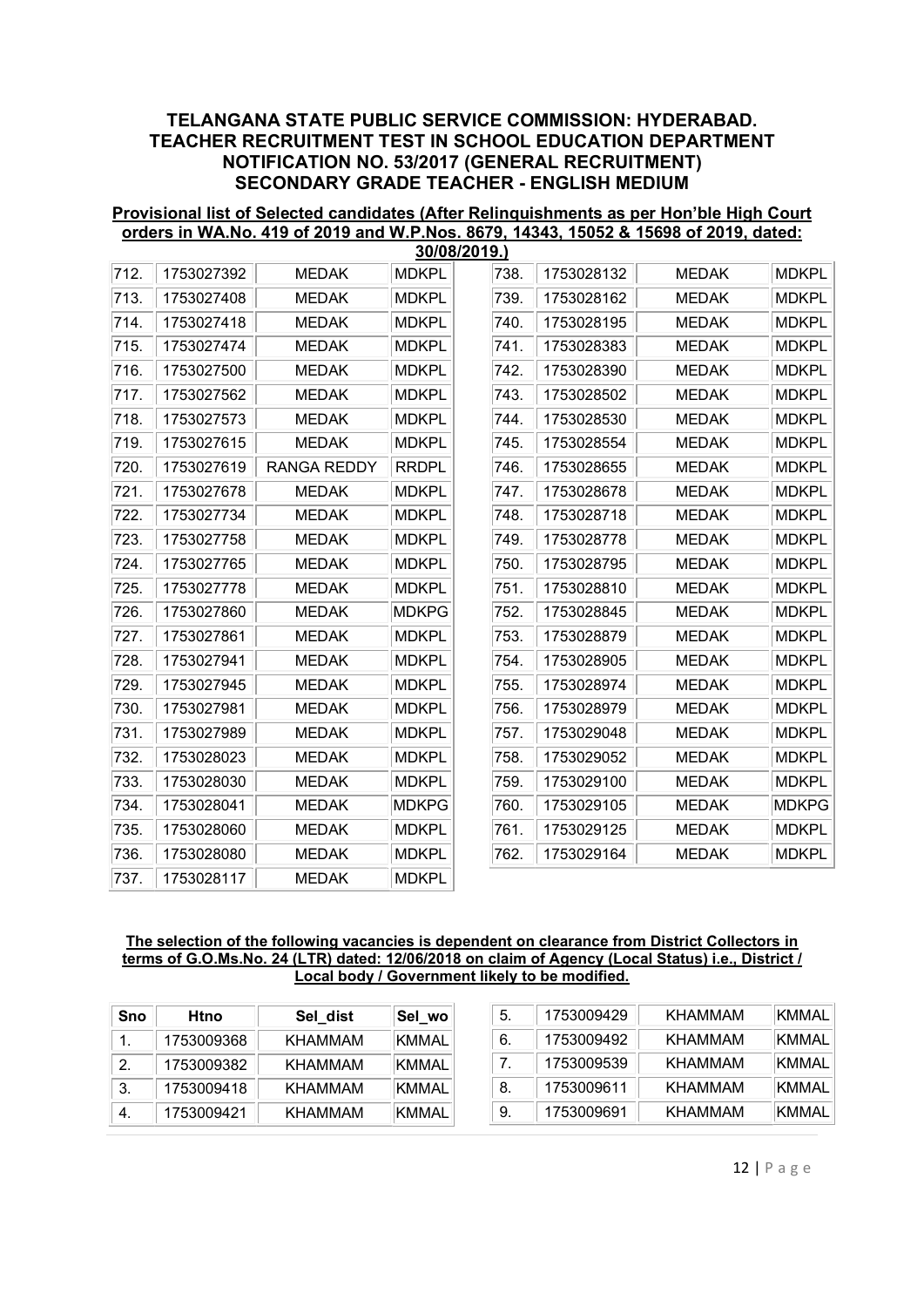#### Provisional list of Selected candidates (After Relinquishments as per Hon'ble High Court orders in WA.No. 419 of 2019 and W.P.Nos. 8679, 14343, 15052 & 15698 of 2019, dated: 30/08/2019.)

|     | 30/08/2019.) |                 |              |  |     |            |                 |              |  |  |  |  |  |  |
|-----|--------------|-----------------|--------------|--|-----|------------|-----------------|--------------|--|--|--|--|--|--|
| 10. | 1753009773   | <b>KHAMMAM</b>  | <b>KMMAL</b> |  | 46. | 1753012614 | <b>ADILABAD</b> | <b>ADBAL</b> |  |  |  |  |  |  |
| 11. | 1753009849   | <b>KHAMMAM</b>  | <b>KMMAL</b> |  | 47. | 1753012891 | <b>ADILABAD</b> | <b>ADBAL</b> |  |  |  |  |  |  |
| 12. | 1753009860   | <b>KHAMMAM</b>  | <b>KMMAL</b> |  | 48. | 1753012974 | <b>ADILABAD</b> | <b>ADBAL</b> |  |  |  |  |  |  |
| 13. | 1753009870   | <b>KHAMMAM</b>  | <b>KMMAL</b> |  | 49. | 1753013002 | <b>ADILABAD</b> | <b>ADBAL</b> |  |  |  |  |  |  |
| 14. | 1753009901   | <b>KHAMMAM</b>  | <b>KMMAL</b> |  | 50. | 1753013230 | <b>ADILABAD</b> | <b>ADBAL</b> |  |  |  |  |  |  |
| 15. | 1753009914   | <b>KHAMMAM</b>  | <b>KMMAL</b> |  | 51. | 1753013476 | <b>ADILABAD</b> | <b>ADBAL</b> |  |  |  |  |  |  |
| 16. | 1753009947   | <b>KHAMMAM</b>  | <b>KMMAL</b> |  | 52. | 1753013540 | <b>ADILABAD</b> | <b>ADBAL</b> |  |  |  |  |  |  |
| 17. | 1753010025   | <b>KHAMMAM</b>  | <b>KMMAL</b> |  | 53. | 1753014064 | <b>ADILABAD</b> | <b>ADBAL</b> |  |  |  |  |  |  |
| 18. | 1753010038   | <b>KHAMMAM</b>  | <b>KMMAL</b> |  | 54. | 1753014086 | <b>ADILABAD</b> | <b>ADBAL</b> |  |  |  |  |  |  |
| 19. | 1753010129   | <b>KHAMMAM</b>  | <b>KMMAL</b> |  | 55. | 1753014691 | WARANGAL        | <b>WGLAL</b> |  |  |  |  |  |  |
| 20. | 1753010160   | <b>KHAMMAM</b>  | <b>KMMAL</b> |  | 56. | 1753014810 | <b>ADILABAD</b> | <b>ADBAL</b> |  |  |  |  |  |  |
| 21. | 1753010190   | <b>KHAMMAM</b>  | <b>KMMAL</b> |  | 57. | 1753014837 | WARANGAL        | WGLAL        |  |  |  |  |  |  |
| 22. | 1753010218   | <b>KHAMMAM</b>  | <b>KMMAL</b> |  | 58. | 1753014855 | WARANGAL        | WGLAL        |  |  |  |  |  |  |
| 23. | 1753010219   | <b>KHAMMAM</b>  | <b>KMMAL</b> |  | 59. | 1753014867 | WARANGAL        | WGLAL        |  |  |  |  |  |  |
| 24. | 1753010221   | <b>KHAMMAM</b>  | <b>KMMAL</b> |  | 60. | 1753014934 | WARANGAL        | <b>WGLAL</b> |  |  |  |  |  |  |
| 25. | 1753010253   | <b>KHAMMAM</b>  | <b>KMMAL</b> |  | 61. | 1753015014 | WARANGAL        | <b>WGLAL</b> |  |  |  |  |  |  |
| 26. | 1753010303   | <b>KHAMMAM</b>  | <b>KMMAL</b> |  | 62. | 1753015055 | WARANGAL        | <b>WGLAL</b> |  |  |  |  |  |  |
| 27. | 1753010306   | <b>KHAMMAM</b>  | <b>KMMAL</b> |  | 63. | 1753015093 | WARANGAL        | <b>WGLAL</b> |  |  |  |  |  |  |
| 28. | 1753010361   | <b>KHAMMAM</b>  | <b>KMMAL</b> |  | 64. | 1753015125 | <b>ADILABAD</b> | ADBAL        |  |  |  |  |  |  |
| 29. | 1753010395   | <b>KHAMMAM</b>  | <b>KMMAL</b> |  | 65. | 1753015189 | WARANGAL        | WGLAL        |  |  |  |  |  |  |
| 30. | 1753010472   | <b>KHAMMAM</b>  | <b>KMMAL</b> |  | 66. | 1753015332 | <b>ADILABAD</b> | <b>ADBAL</b> |  |  |  |  |  |  |
| 31. | 1753010480   | <b>KHAMMAM</b>  | <b>KMMAL</b> |  | 67. | 1753015570 | WARANGAL        | <b>WGLAL</b> |  |  |  |  |  |  |
| 32. | 1753010523   | <b>KHAMMAM</b>  | <b>KMMAL</b> |  | 68. | 1753015674 | WARANGAL        | <b>WGLAL</b> |  |  |  |  |  |  |
| 33. | 1753010560   | <b>KHAMMAM</b>  | <b>KMMAL</b> |  | 69. | 1753015724 | WARANGAL        | WGLAL        |  |  |  |  |  |  |
| 34. | 1753010561   | <b>KHAMMAM</b>  | <b>KMMAL</b> |  | 70. | 1753015863 | WARANGAL        | WGLAL        |  |  |  |  |  |  |
| 35. | 1753010672   | <b>KHAMMAM</b>  | <b>KMMAL</b> |  | 71. | 1753015872 | WARANGAL        | WGLAL        |  |  |  |  |  |  |
| 36. | 1753010692   | <b>KHAMMAM</b>  | <b>KMMAL</b> |  | 72. | 1753015937 | WARANGAL        | <b>WGLAL</b> |  |  |  |  |  |  |
| 37. | 1753010700   | <b>KHAMMAM</b>  | <b>KMMAL</b> |  | 73. | 1753015983 | WARANGAL        | WGLAL        |  |  |  |  |  |  |
| 38. | 1753010735   | KHAMMAM         | <b>KMMAL</b> |  | 74. | 1753016005 | WARANGAL        | WGLAL        |  |  |  |  |  |  |
| 39. | 1753010890   | <b>KHAMMAM</b>  | <b>KMMAL</b> |  | 75. | 1753016022 | WARANGAL        | <b>WGLAL</b> |  |  |  |  |  |  |
| 40. | 1753011080   | <b>KHAMMAM</b>  | <b>KMMAL</b> |  | 76. | 1753016078 | WARANGAL        | WGLAL        |  |  |  |  |  |  |
| 41. | 1753011228   | <b>KHAMMAM</b>  | <b>KMMAL</b> |  | 77. | 1753016113 | WARANGAL        | WGLAL        |  |  |  |  |  |  |
| 42. | 1753011966   | <b>ADILABAD</b> | ADBAG        |  | 78. | 1753016294 | WARANGAL        | WGLAL        |  |  |  |  |  |  |
| 43. | 1753012203   | <b>ADILABAD</b> | ADBAL        |  | 79. | 1753016298 | <b>WARANGAL</b> | WGLAL        |  |  |  |  |  |  |
| 44. | 1753012218   | ADILABAD        | ADBAL        |  | 80. | 1753016377 | WARANGAL        | <b>WGLAL</b> |  |  |  |  |  |  |
| 45. | 1753012300   | <b>ADILABAD</b> | ADBAL        |  | 81. | 1753016638 | WARANGAL        | WGLAL        |  |  |  |  |  |  |